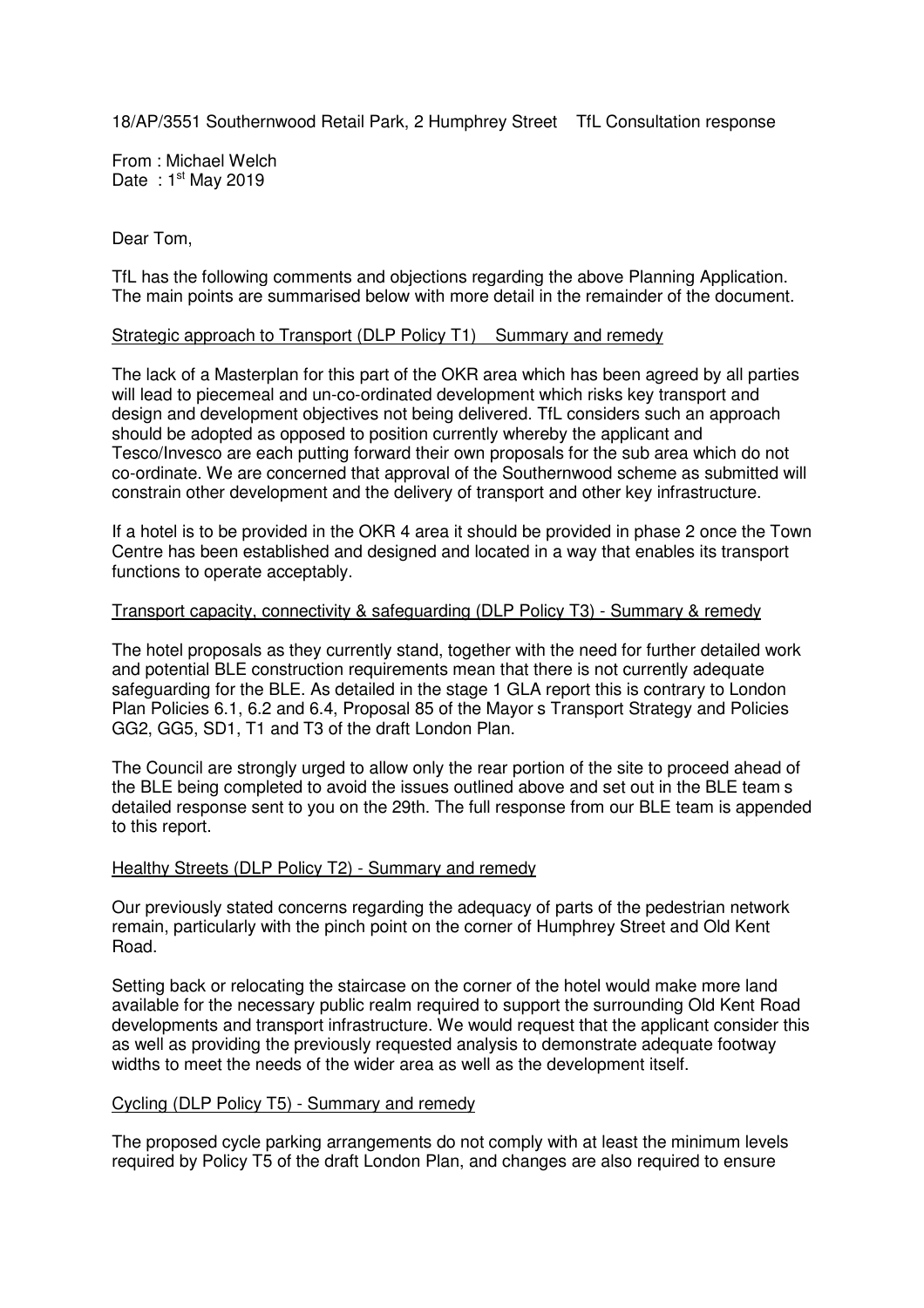London Cycling Design Standards (LCDS) are met, there are also issues with the placement away from the main residential cores.

Remedy: Before determination the design should be amended to reflect policy and guidance, as subsequently it will be too late, clarity should be provided as to where the public realm cycle parking would be located.

### Car Parking (DLP Polices T6.1-T6.5) - Summary and remedy

The proposals for the hotel present a number of issues that make them non-compliant with Policies T6.1-T6.5 and a Car Parking Management Plan has not been provided.

Design changes are required to the hotelís access arrangements to

- Enable the safe and efficient operation of pick up and set down by taxis and other vehicles.
- Enable continuous provision of Blue Badge parking for the hotel
- Accommodate or manage the needs of coaches given the lack of facilities in the surrounding area and on site.

To accommodate the above it is recommended that the hotel is provided on another part of the site where its access requirements can be fully included from the outset. We consider unlikely that the significant design changes and stringent management measures necessary to make the existing proposals workable can be made to address the issues set out above and those elsewhere in these comments.

When considering future access arrangements for all modes for the Old Kent Road and Humphrey Street frontages the Vision Zero and Healthy Streets approaches should form part of the design process at an early stage. There should be no use for vehicular access activities other than to continue to serve the existing retail warehousing.

A Car Parking Design and Management Plan should be provided and agreed.

#### Deliveries, servicing and construction (DLP Policy T7) - Summary and remedy

TfL considers the application proposals to be poorly designed and supported with insufficient information to demonstrate their workability. As such we consider the proposals and their supporting Delivery and Servicing Plan unacceptable and contrary to draft London Plan Policy T7.

The basic problems stem from the sub-division of the phase 2 plot which creates a small and constrained plot for the proposed hotel development. Whenever it (or anything else) is delivered on this part of the site there will be issues of vehicular activity conflicting with increased pedestrian flows and the emerging Healthy Streets scheme which is necessary to deliver pre-BLE transport improvements. As mentioned above there are also considerable issues arising for BLE from the development of this land, especially as part of phase 1.

Accordingly we would suggest reconfiguring the Masterplan and placing the hotel in a different part of the site where adequate access for taxi and coach traffic and continuous on-site servicing could be designed in. This would remove many of the above problems and allow the hotel to function properly making it a more attractive offering.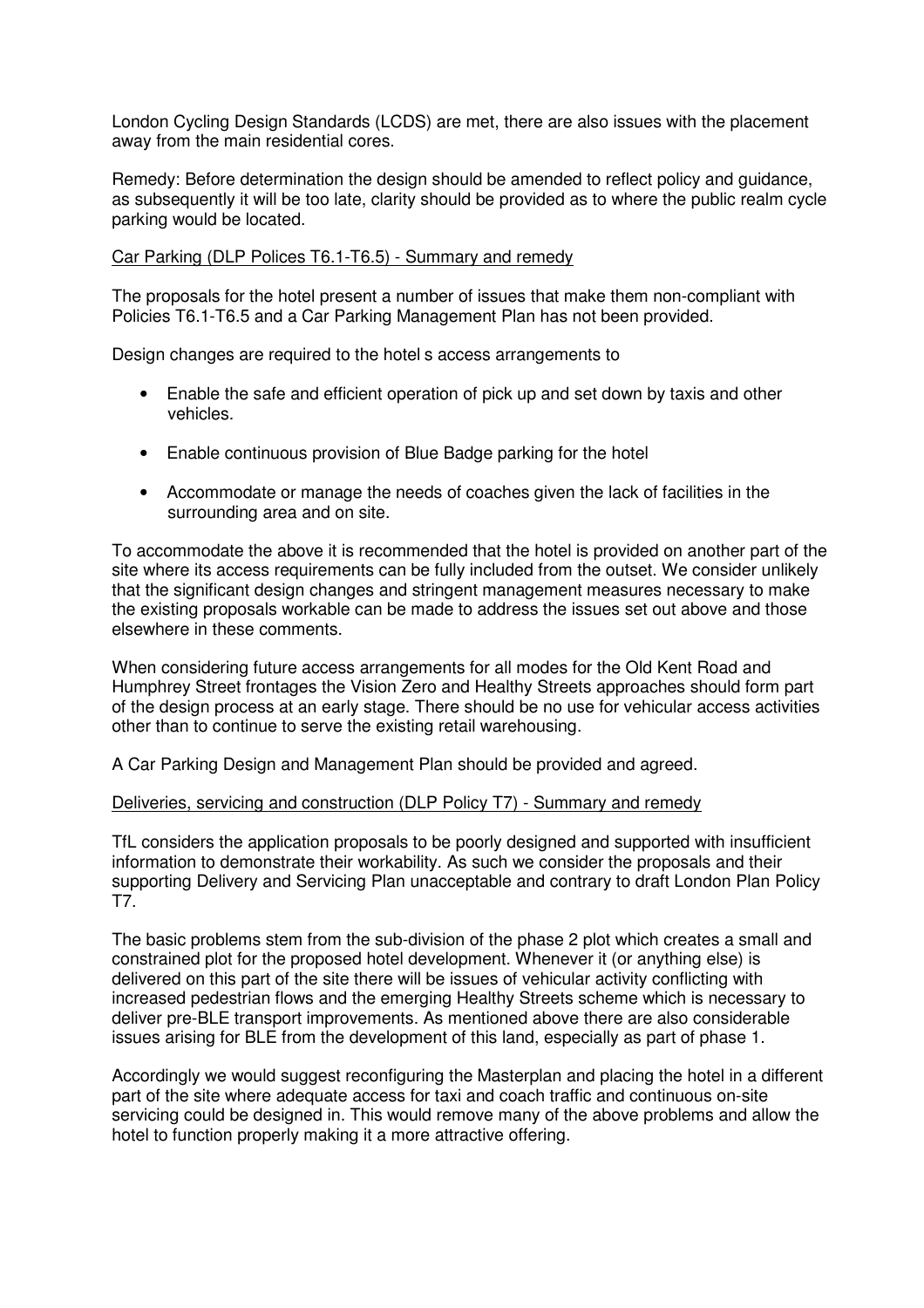We would reiterate our pre-application advice and policy requirements that a robust and evidenced DSP and outline Construction Logistic Plan should be prepared to support the application. This should explain how Rowcross Street in-particular will be affected.

### Transport Assessment (DLP Policy T4) - Summary and remedy

Due to the multiple issues with the Transport Assessment it is not currently considered fit for assessment purposes and therefore contrary to Policy T4. As well as the methodological issues there are errors in the text and many references to documentation or data that is not present or has not been made available.

Further work will therefore be required to demonstrate that all elements of the development trip generation and mode split are robust and that the public transport network, active travel provision and that for taxis will be able to cope with the demands. Work on the hotel is particularly important given its on phase 2 post BLE commitment land and thus where additional high peak time trip generating uses would not be accepted ahead of this.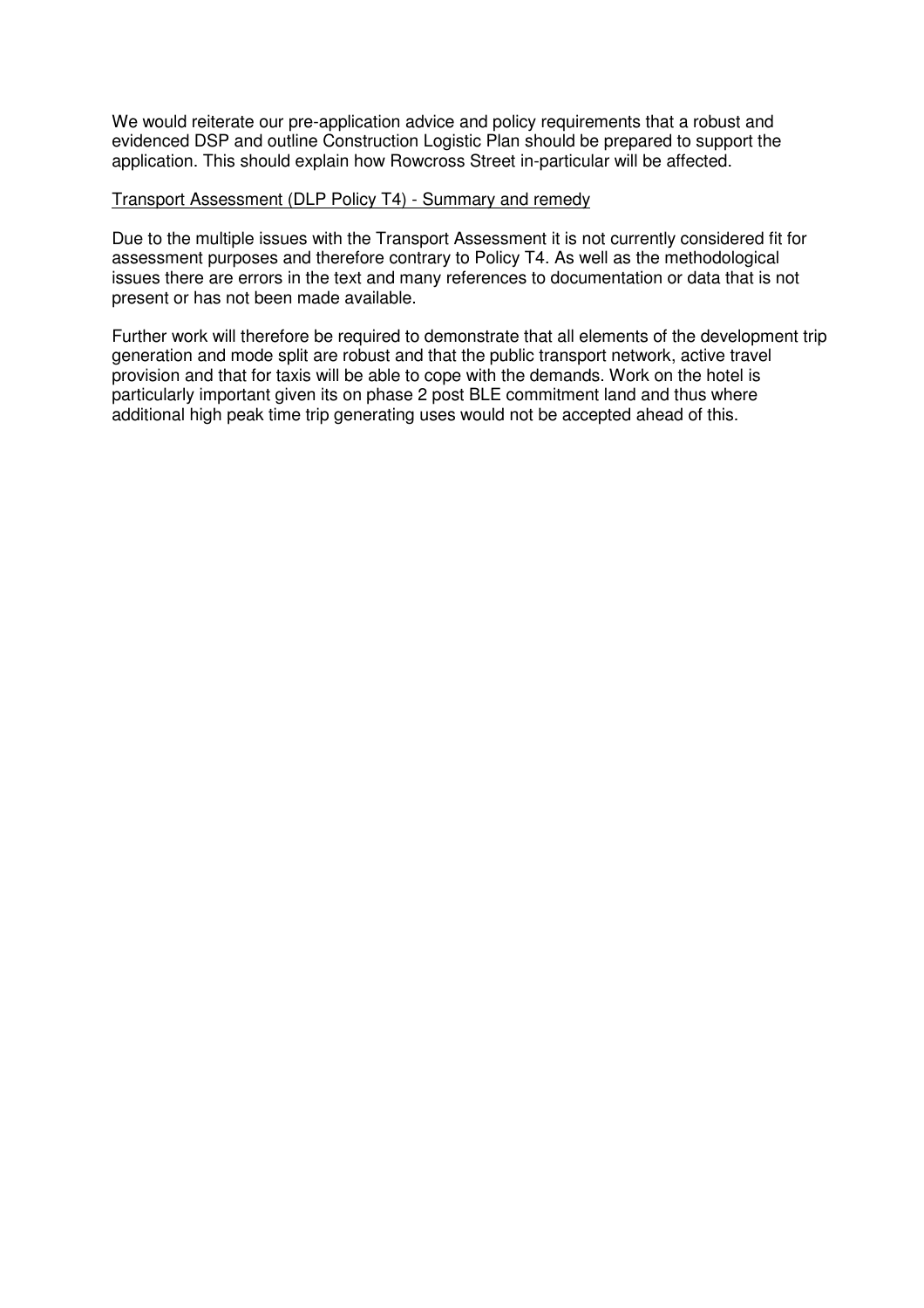This section of the report provides the detail supporting the above summaries.

### Summary

TfL objects to the current proposals as they do not fully comply with the London Plan as indicated in the sections below.

| Policy No.                                                        | Compliant? | Remedy         |
|-------------------------------------------------------------------|------------|----------------|
| Strategic approach to Transport (DLP Policy T1)                   | <b>No</b>  | Masterplan     |
|                                                                   |            | required       |
| Healthy Streets (DLP Policy T2)                                   | <b>No</b>  | Design change  |
| Transport capacity, connectivity & safeguarding (DLP Policy T3)   | <b>No</b>  | Change to      |
|                                                                   |            | application    |
|                                                                   |            | and/or design  |
| Transport Assessment (DLP Policy T4)                              | <b>No</b>  | Further work   |
|                                                                   |            | required       |
| Cycling (DLP Policy T5)                                           | <b>No</b>  | Design change  |
| Car Parking (DLP Polices T6.1-T6.5)                               | <b>No</b>  | Design change  |
| Deliveries, servicing and construction (DLP Policy T7)            | <b>No</b>  | Design change  |
| Funding transport infrastructure through planning (DLP Policy T9) | <b>Tbc</b> | s106, s278 tbc |

| Compliant / No comments                              |
|------------------------------------------------------|
| Further work required to make complaint              |
| Major changes / re-design required to make compliant |

| <b>Strategic approach to Transport (DLP Policy T1)</b> | Non-      | Masterplan |
|--------------------------------------------------------|-----------|------------|
|                                                        | compliant | required   |

TfL is very concerned that there does not seem to be a joined-up approach to the development of all three sites within the OKR 4 area, particularly as discussions about the BLE station, construction works and bus infrastructure requirements are still ongoing.

The OKR AAP advocates that the current gyratory system should be removed. It also proposes closure of Humphrey Street. However the submitted Design and Access Statement contains illustrative proposals showing Humphrey Street being narrowed, with relocated and reduced bus stops and standing.

However whilst Humphrey Street is borough highway its future function and design has a fundamental impact upon the TLRN and upon bus infrastructure and operations, along with a relationship to BLE. To date there has been only limited discussion about the gyratory and Humphrey Street and we would strongly suggest these are now progressed to achieve an optimal solution for this part of the OKR OA. Pending the resolution of these issues the application scheme must assume the lay out as is.

As noted above our understanding is that there are at least two conflicting developer visions for this sub area, one put forward by the applicant and another by Tesco/Invesco. The Councilís aspirations are different again. Any approval of the application scheme will foreclose options for both the Tesco site and BLE.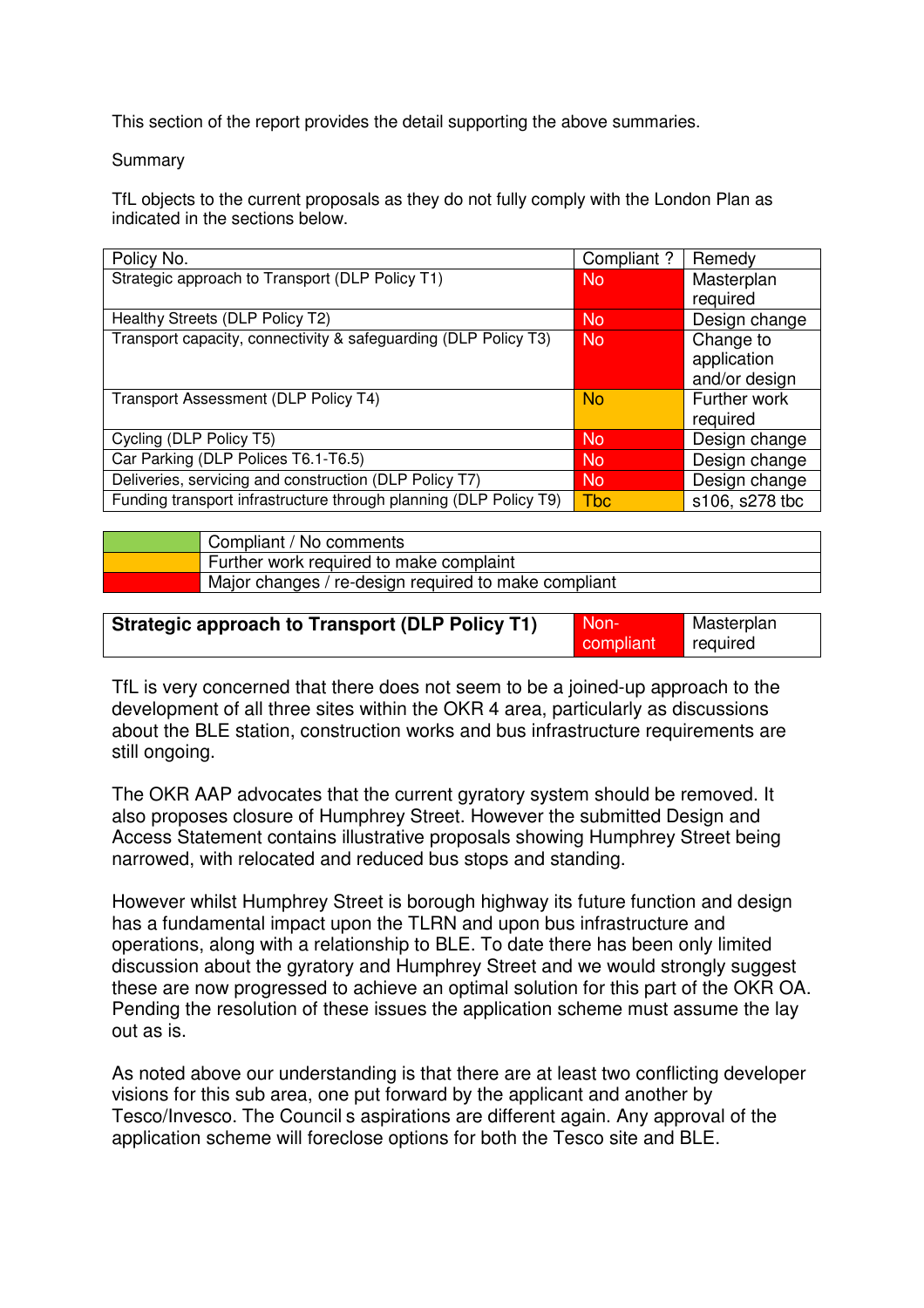Whilst it is realised that the existing shop unit on the corner of Rowcross Street is not in the applicantís ownership, its exclusion from the site further constrains development opportunities and impacts on the delivery of a good transport solution in terms of Healthy Streets and Vision Zero approaches and many policies in the draft London Plan.

Therefore, TfL considers that a more comprehensive masterplan coordinating development in this part of the OKR would be appropriate and bring significant benefits when compared with the outcome if the current piecemeal developments are followed through. This would ensure, inter alia, that the wider transport design and urban realm interests are improved through the planning process and do not result in lost opportunities or degradation.

The strategic location and accessibility requirements for a hotel will only be met once the BLE opens. These are not just planning policy but will contribute to the achievement (or not) of a viable and sustainable development. As detailed in T4, T6 and T7 there are also unresolved parking and servicing issues which underpin its implementation, some of which would be resolved if the hotel was in a different part of the site and delivered in phase 2.

Unless or until evidence is provided to the contrary TfL objects to the development of a hotel on this site as part of in phase 1 and suggest it is relocated elsewhere in the site to make it more operationally accessible.

# **Summary and remedy**

**The lack of a Masterplan for this part of the OKR area which has been agreed by all parties will lead to piecemeal and un-co-ordinated development which risks key transport and design and development objectives not being delivered. TfL considers such an approach should be adopted as opposed to position currently whereby the applicant and Tesco/Invesco are each putting forward their own proposals for the sub area which do not co-ordinate. We are concerned that approval of the Southernwood scheme as submitted will constrain other development and the delivery of transport and other key infrastructure.** 

**If a hotel is to be provided in the OKR 4 area it should be provided in phase 2 once the Town Centre has been established and designed and located in a way that enables its transport functions to operate acceptably.** 

| <b>Healthy Streets (DLP Policy T2)</b> | Non-<br>compliant | Design<br>changes |
|----------------------------------------|-------------------|-------------------|
|                                        |                   | required          |

The Walking and Public Realm section of our pre-application response highlighted our serious concerns about the Old Kent Road and Humphrey Street frontages, and the need for a minimum 4m footway to cater for the demands which will arise from pedestrians in this area from those associated with the application development but also from a location within what the Council intends to be a town centre and in a part of the OKR where draft and emerging planning policy promotes significant new development.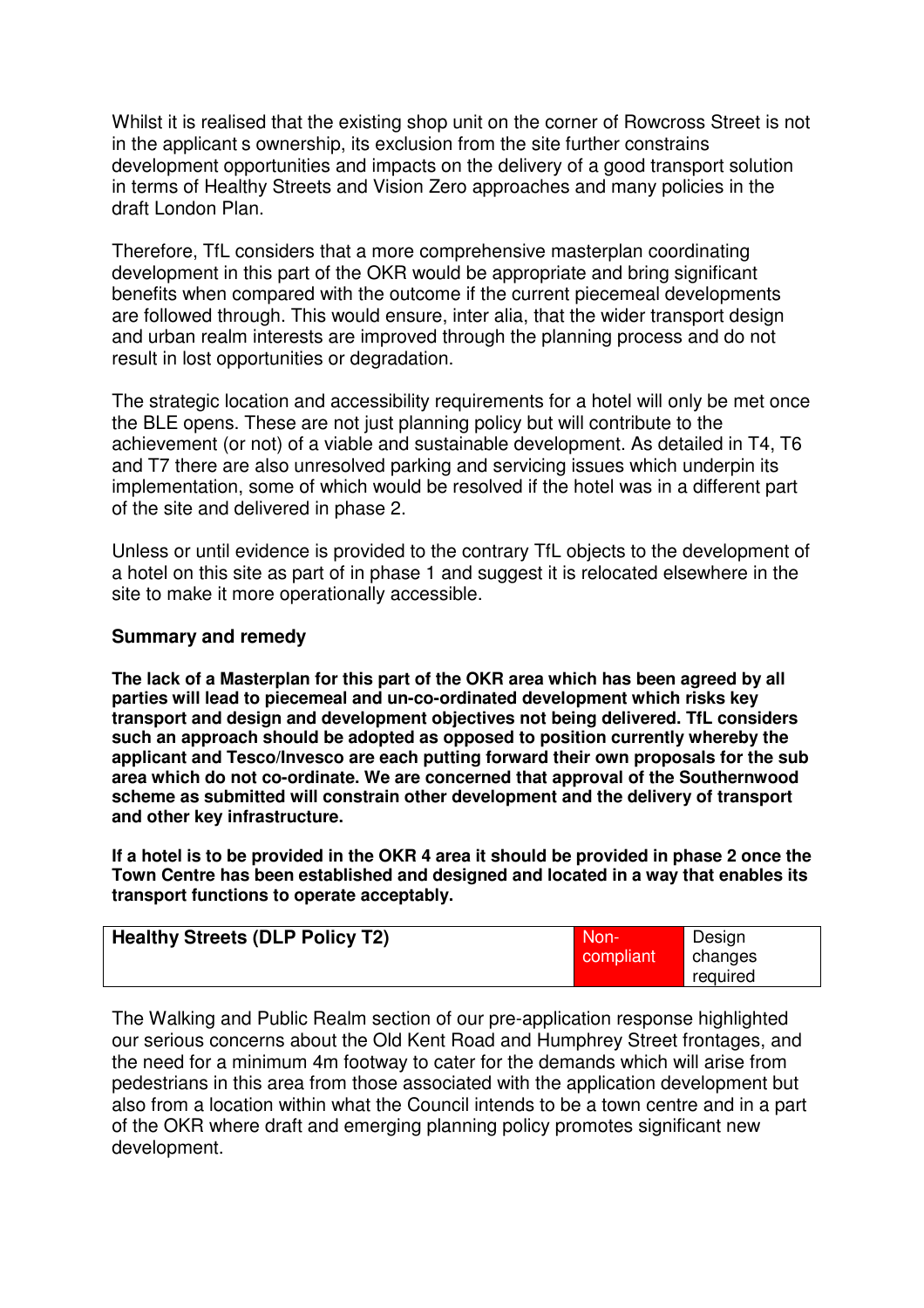The BLE station is forecast to attract around 4000 people in the peak hour which will requires adequate public realm around the station and its nearby buildings as noted in the Stage 1 report which also raises urban design issues.

Our pre-application response requested analysis that covered the built out OKR proposals and demonstrated that the footways an accommodate these levels of demand. This requested analysis has not been undertaken, and the original footway widths remain as do our previously stated concerns. Whilst welcoming the applicantís stated intention to work with TfL to deliver the necessary land if the current proposals are approved it is not obvious how or what will be deliverable to meet the needs of pedestrians let alone any urban design and public realm aspirations

Without the ability to deliver a wider footpath at this location there would be significant challenges to the delivery of TfLís Healthy Streets Scheme for the Old Kent Road, in particular the ability to provide both the proposed cycle and bus lane at this location. This in turn would mean that the delivery of improved provision for active and bus travel necessary to support the phase 1 development of the site and that in phase 2 occupied before BLE is completed cannot be achieved. This will result in the occupiers and visitors to this car free scheme having to contend with walking and cycling provision which is insufficient to meet needs and in some cases not safe and also with delays and therefore further crowding on already overcrowded buses.

### Healthy Streets / Pedestrian Analysis

Para 4.13 of the TA references pedestrian network flows being presented in figures 4.3 to 4.7, none of which are available for viewing within the document. Without being able to see these figures it is not possible to know whether the total pedestrian movements match those presented in Table 9.10 or how people are expected to move about the site. From the information provided it is noted that there are no development flows expected on the Humphrey Street links which seems unlikely.

Footways need to be able to accommodate all of the demands that are going to be placed upon them by all of the surrounding developments put forward in draft and emerging Council planning policy and in line with the London Plan Opportunity Area designation, not just this specific one. It is also not credible or acceptable to be ignoring the proposed BLE station nearby and indeed elsewhere in the submission much is made of the improvements in public transport this extension would bring.

The entry and exit points of the OKR frontage link are 2.8 metres in width at each end which is not adequate for the reasons stated above for instead 4m minimum footway width. It is also evident that the other proposed usages or activities in this area will further reduce the effective footway width. These include the proposed taxi pickup and set downs on OKR or Humphrey Street, as result of the intended route between the hotel and Rowcross Street for servicing the hotel during phase 2 construction and for people going to/from coaches and private hire and other vehicles picking up and setting down in this street, being the only one close to the hotel without significant restrictions. None of these are acceptable to TfL but nonetheless they form part of the current proposals either explicitly or by implication.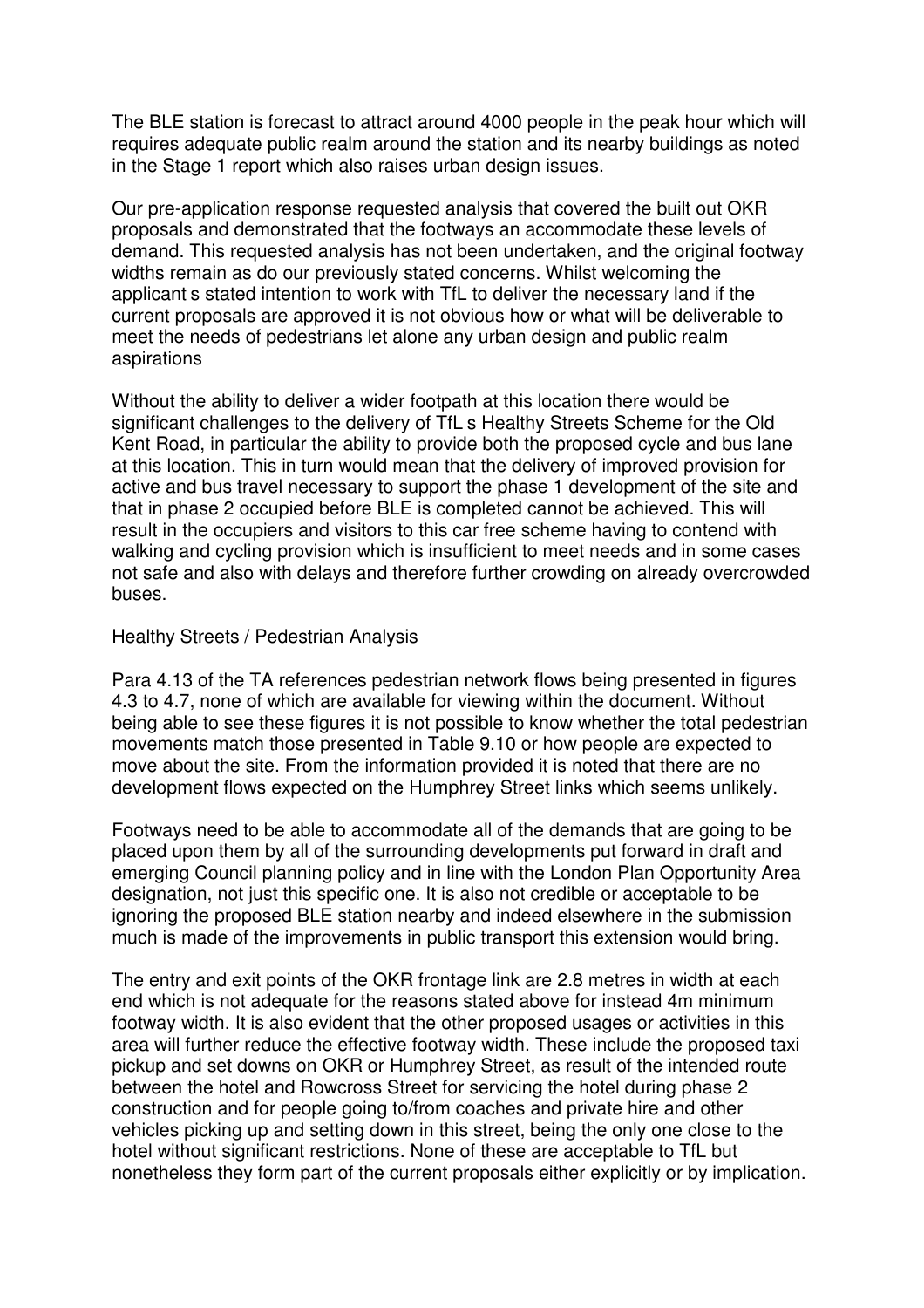The plans also show the placement of table and chairs outside hotel frontage (which would require a licence from Southwark if on adopted land). This would reduce the effective width of the footway especially when in use and if people start to congregate in this area

It is not clear which parts of the cycling network are being reviewed in the CLOS, and there do not seem to be any proposals to improve the identified deficiencies or for the surrounding pedestrian and cycling networks as a whole. These should be addressed and proposals made for their improvement.

# **Summary and remedy**

**Our previously stated concerns regarding the adequacy of parts of the pedestrian network remain, particularly with the pinch point on the corner of Humphrey Street and Old Kent Road.** 

**Setting back or relocating the staircase on the corner of the Hotel would make more land available for the necessary public realm required to support the surrounding Old Kent Road developments and transport infrastructure. We would request that the applicant consider this as well as providing the previously requested analysis to demonstrate adequate footway widths.** 

| Transport capacity, connectivity and safeguarding | ' Non-.   | Change to     |
|---------------------------------------------------|-----------|---------------|
| (DLP Policy T3)                                   | compliant | ' application |
|                                                   |           | and/or design |

A detailed response to the proposals has been sent separately by the BLE Team who consider that issues remain with the hotel piling, the potential station box and the apparent assumptions for the phase 2 proposals. In addition, TfL cannot rule out the need for further land to support construction and operation of the station. There are also the unforeseeable risks to delivery of the BLE arising from development in particular of the hotel and phase 2 and the occupation of the development during BLE works.

To ensure that there are no temporary or permanent structures in the exclusion zone be it in the phase 1 or 2 development and to address the other concerns set out above, TfL considers that the hotel and phase 2 development should be built to designs which are compatible with the BLE detailed design once it has been confirmed and that occupation takes place to accord with the BLE delivery programme. Therefore at this stage approval should not be given to the relevant details. In any circumstance a s106 obligation should be placed on any permission for BLE safeguarding and that TfL are a party to the agreement to enable it to be fully involved in the consideration of the details and can enforce if necessary itself.

# **Summary and remedy**

**The hotel proposals as they currently stand, together with the need for further detailed work and potential BLE construction requirements mean that there is not currently adequate safeguarding for the BLE. As detailed in the stage 1**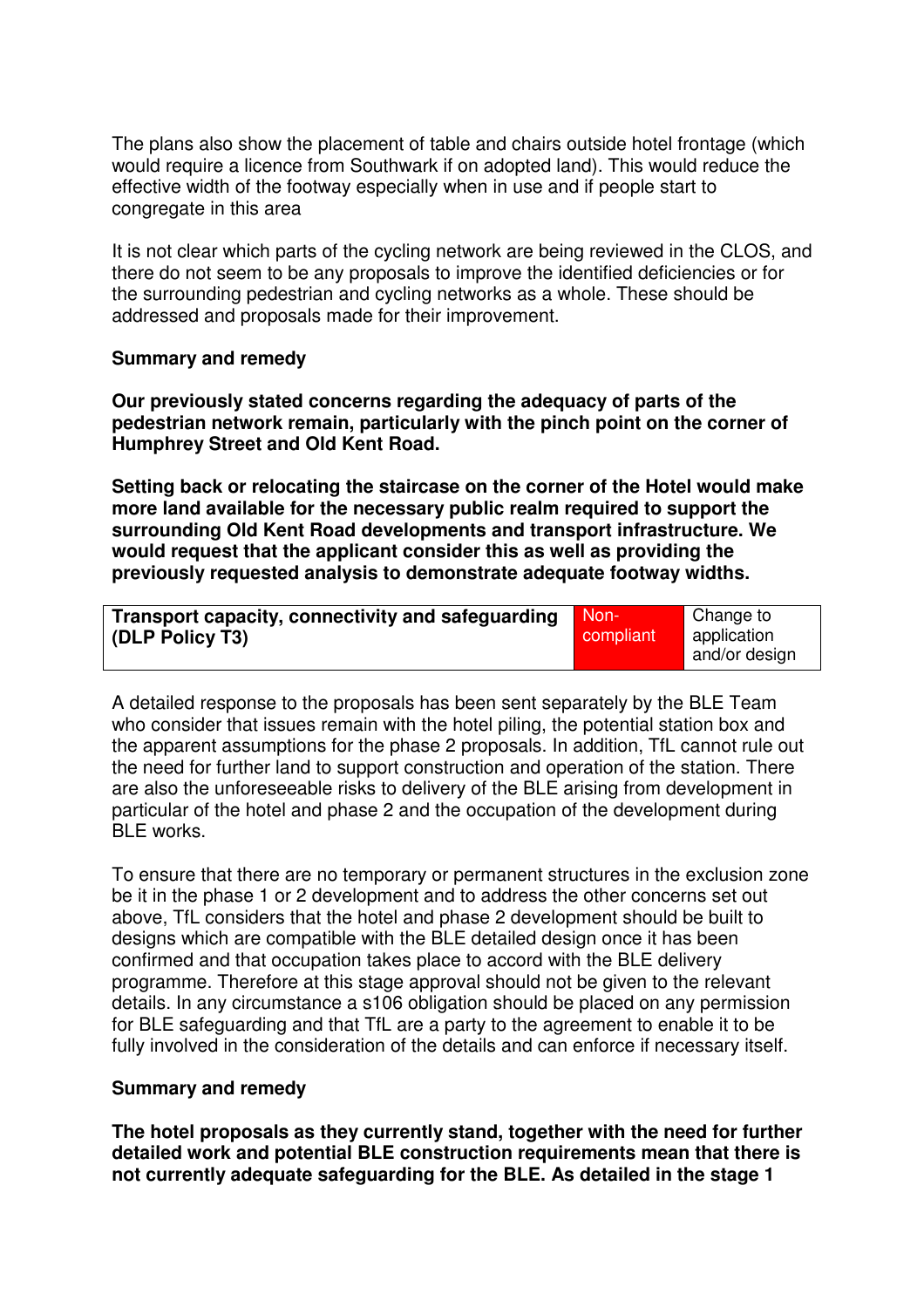**GLA report this is contrary to London Plan Policies 6.1, 6.2 and 6.4, Proposal 85 of the Mayorís Transport Strategy and Policies GG2, GG5, SD1, T1 and T3 of the draft London Plan.**

**The Council are strongly urged to allow only the rear portion of the site to proceed ahead of the BLE being completed to avoid the issues outlined above and in the BLE teamís detailed response.** 

| <b>Transport Assessment (DLP Policy T4)</b> | Non-      | Further work |
|---------------------------------------------|-----------|--------------|
|                                             | compliant | required     |

In accordance with Policy T4, further work is required to rectify issues with the submitted trip generation and modal split. However, TfL has been able to make some assessment of the transport impact of the development and thus necessary mitigation by reference to data supplied in support of other applications on the OKR and its own strategic modelling.

There are issues with the site selections and methodology associated with the Trip generation for all of the land uses and servicing. The selected sites should be London Based, relevant and comparable to the proposed development and no more than 5 years old.

Surveys intended for incorporation should be approved by TfL before being undertaken and their results made available for scrutiny. There are a number of instances where it is not possible to find material referenced in the main text of the TA.

Residential Trip Generation

Our pre-application response flagged up TfLís concerns that the trip rates were on the low side and requested the component sites were listed. The technical appendices containing these were not originally made available for consultation, when finally made available they revealed that the following sites had been used.

Southernwood - Appendix J Selected residential TRICS sites

| CB-03-C-01   | <b>BLOCK OF FLATS</b>  | <b>CARLISLE</b>         | 40  | 12/06/2014 |
|--------------|------------------------|-------------------------|-----|------------|
| EX-03-C-01   | <b>FLATS ESSEX</b>     | <b>SOUTHEND-ON-SEA</b>  | 6   | 22/10/2013 |
| EX-03-C-02   | <b>BLOCK OF FLATS</b>  | <b>SOUTHEND-ON-SEA</b>  | 94  | 22/10/2013 |
| GM-03-C-02   | <b>BLOCK OF FLATS</b>  | <b>MANCHESTER</b>       | 154 | 13/10/2011 |
| GM-03-C-03   | <b>BLOCK OF FLATS</b>  | <b>MANCHESTER</b>       | 20  | 14/10/2011 |
| HM-03-C-01   | <b>BLOCK OF FLATS</b>  | <b>FULHAM</b>           | 42  | 16/07/2014 |
| HO-03-C-02   | <b>BLOCK OF FLATS</b>  | <b>BRENTFORD</b>        | 86  | 03/09/2014 |
| HO-03-C-03   | <b>BLOCKS OF FLATS</b> | <b>BRENTFORD</b>        | 150 | 18/11/2016 |
| $IS-03-C-04$ | <b>BLOCK OF FLATS</b>  | <b>ISLINGTON</b>        | 157 | 14/07/2016 |
| KI-03-C-02   | <b>BLOCK OF FLATS</b>  | KINGSTON UPON THAMES    | 132 | 14/06/2010 |
| KI-03-C-03   | BLOCK OF FLATS         | <b>SURBITON</b>         | 20  | 11/07/2016 |
| KN-03-C-02   | <b>BLOCK OF FLATS</b>  | <b>SOUTH KENSINGTON</b> | 294 | 15/06/2010 |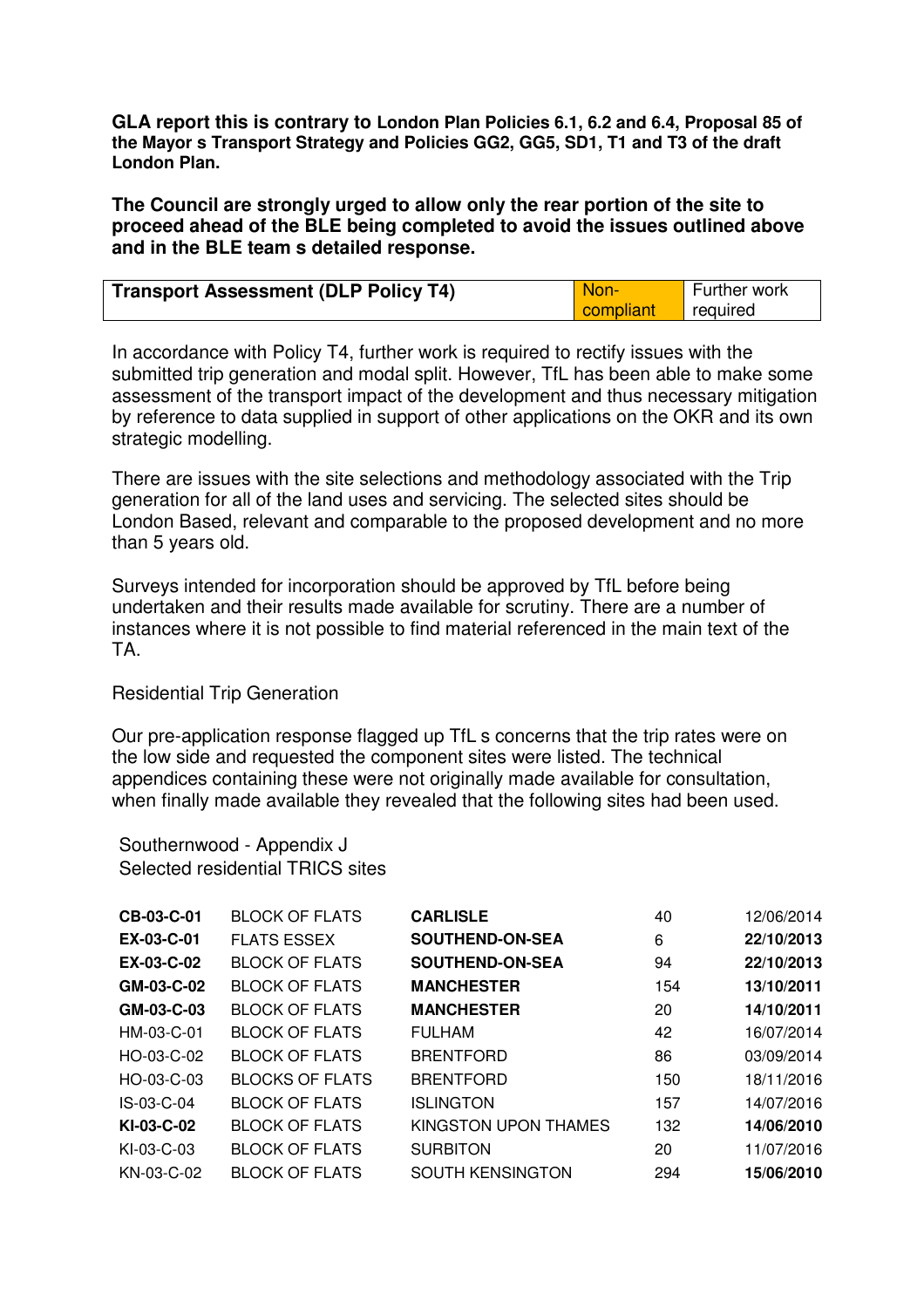| KN-03-C-03        | BLOCK OF FLATS  | <b>KENSINGTON</b>      | 72 | 11/05/2012 |
|-------------------|-----------------|------------------------|----|------------|
| <b>NF-03-C-01</b> | BLOCKS OF FLATS | <b>KING'S LYNN</b>     | 51 | 11/12/2014 |
| <b>SF-03-C-01</b> | BLOCKS OF FLATS | <b>BURY ST EDMUNDS</b> | 85 | 18/12/2014 |
| SK-03-C-01        | BLOCK OF FLATS  | SOUTHWARK              | 53 | 19/09/2014 |
| <b>WH-03-C-01</b> | BLOCKS OF FLATS | CLAPHAM JUNCTION       | 30 | 09/05/2012 |

Inspection of TRICS indicates that there are 19 London sites within 5 years old that should have been considered as a more up to date source of information. There is also no reason to use data from sites outside London. We have highlighted the sites which should be removed from the list for one or both reasons. Furthermore given the size of the development the use of sites with less than 100 units is particularly concerning.

Rather than source more up to date sites from TRICS the applicant has created a list of other Southwark applications (table 9.5), compared their average rates to appendix J and concluded that the average rates were comparable. The quoted  $a$ verage was a straight average rather than the  $85<sup>th</sup>$  percentile which would have generated a higher and more representative value.

Notwithstanding this to investigate their suitability TfL undertook a random spot check of the listed sites in Table 9.5 was undertaken and focused on a site with very low trip rates. The TA for 13/AP/0065 was also undertaken by Motion and was for an application of 158 residential and 4395sqm of education use. As the application itself is more than 5 years old it is not surprising that all of the selected sites are now more than 5 years old. The oldest site dated back to 2002, and 10 of the 16 sites are for less than 70 units. Due to the lack of their suitability a weighted average process was established to generate the values in the TA.

The presented residential trip making appears to be based on two sets of unsuitable data being broadly consistent with each other. In addition to this there does not seem to have been any regard given to what is in each of the individual applications. For these reasons TfL does not consider the residential trip generation to be robust. This undermines the acceptability of other parts of the TA and elements of the proposals which have been informed by this analysis. We therefore consider that unless or until more realistic trip generation for the housing has been undertaken it is not possible to properly assess impacts and thus enable determination of the application.

### Retail Trip Generation

Retail trip generation for the units being retained during phase 1 should be based on surveys of the existing units, the remaining retail appears to be based on the following site

#### GS-01-K-02 RETAIL PARK GLOUCESTER GFA: 8687 sqm 28/11/13

The site is both out of date and not in London and so unsuitable. It would also appear not to be town centre retail but instead another retail park similar to that currently on the site.

Cinema Trip Generation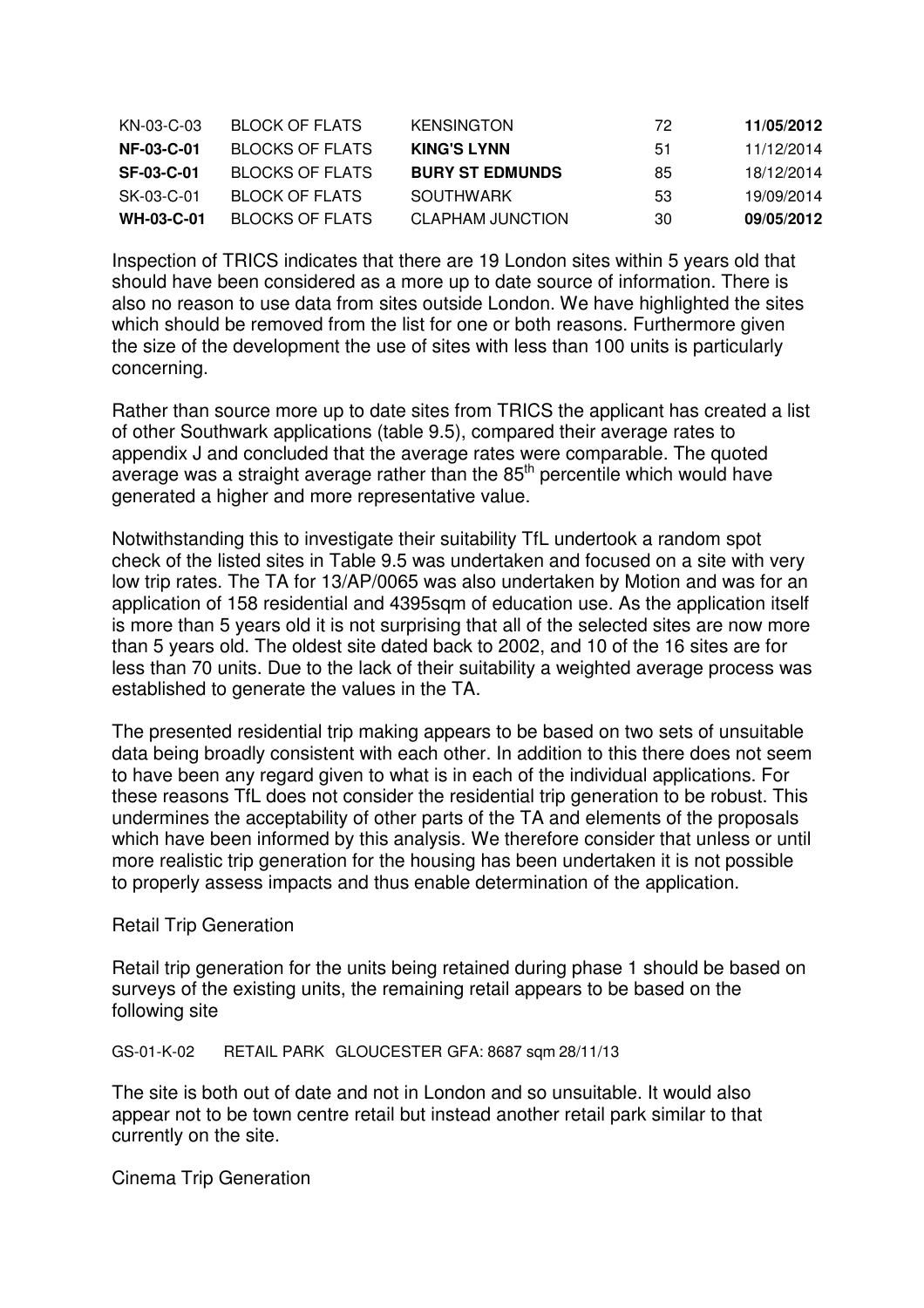A site in the West Midland has been chosen as no sites were available in TRICS. We would draw the applicantís attention to the Enfield site with a survey date of 29/11/2017 which might be more geographically relevant.

### Hotel Trip Generation

When using TRICS TfL guidance requires the use of surveys of comparable sites and developments which generally should be no more than 5 years old, or surveys to establish up to date information, the table below summaries the basis of the data contained in the TA

| Site       | Name                 | Location             | <b>Bedrooms</b> | S. Date    |
|------------|----------------------|----------------------|-----------------|------------|
| CB-06-A-01 | <b>HOTEL CUMBRIA</b> | <b>CARLISLE</b>      | 9 bed           | 20/06/2016 |
| DS-06-A-02 | <b>JURY'S INN</b>    | <b>DERBY</b>         | 213 bed         | 19/07/2011 |
| GM-06-A-08 | <b>IBIS</b>          | <b>MANCHESTER</b>    | 127 bed         | 26/09/2016 |
| GR-06-A-03 | <b>NOVOTEL</b>       | <b>GREENWICH</b>     | 151 bed         | 22/11/2013 |
| HO-06-A-01 | <b>DAYS HOTEL</b>    | <b>HOUNSLOW</b>      | 96 bed          | 16/06/2010 |
| HO-06-A-02 | ETAP HOTEL           | <b>HOUNSLOW</b>      | 148 bed         | 16/06/2010 |
| NT-06-A-02 | PREMIER INN          | <b>NOTTINGHAM</b>    | 87 bed          | 24/06/2013 |
| TV-06-A-04 | THISTLE TEES VALLEY  | <b>MIDDLESBROUGH</b> | 132 bed         | 03/10/2013 |

However, the locations of the hotels selected are not particularly comparable to the Old Kent Road and include hotels much smaller than the 195 rooms proposed (including one of only 9 rooms). In addition, a number of the surveys were undertaken away from the peak season when occupancy (and therefore activity) would be lower.

There have been other hotel applications and indeed developments in Southwark which could have been used for comparison. The most recent one is the application for 160 Blackfriars Road, your reference 18/AP/1215. This is a similar sized hotel to the one proposed at Southernwood although in central London close to both London Underground and National Rail stations, to many visitor attractions and offices. The applicants faced similar issues with TRICS and used older data from TRAVL on the basis that factors on the ground for the hotels had not changed that much and so were therefore still relevant.

The table below compares the forecast trip volumes for the two similar hotels.

| Source                          | TA Table 9.8 18/AP/2815 Variation |     |      |
|---------------------------------|-----------------------------------|-----|------|
| <b>Total AM Peak Arrivals</b>   | 27                                | 49  | 181% |
| <b>Total AM Peak Departures</b> | 52                                | 86  | 165% |
| <b>Total PM Peak Arrivals</b>   | 50                                | 86  | 172% |
| <b>Total PM Peak Departures</b> | 32                                | 57  | 178% |
| <b>Weekday Arrivals</b>         | 531                               | 897 | 169% |
| <b>Weekday Departures</b>       | 536                               | 856 | 160% |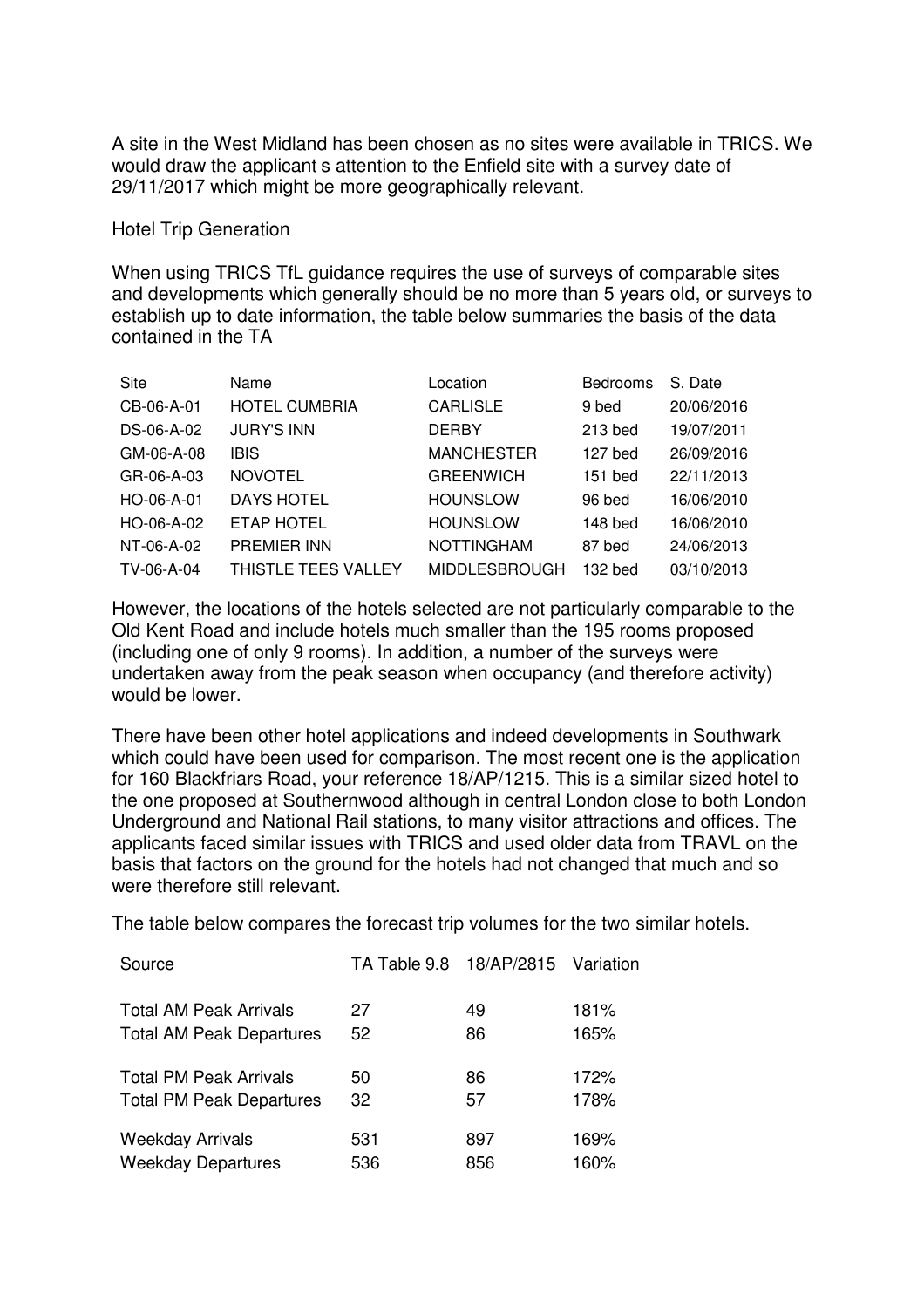We note that there seems to be a high number of arrivals in the AM peak and departures in the PM peak which is likely to be the outcome of central London locations of the Blackfriars Road proposed hotel and the TRAVL survey sites used.

However, the comparison indicates a substantial underestimation of trip volumes in all time periods. The Southwark committee report of  $9<sup>th</sup>$  October 2018 for 18/AP/2815 concluded that the presented volumes were broadly comparable to their own analysis albeit it indicated slightly higher volumes. This raises obvious issues about the robustness of the much lower Southernwood forecasts.

Using Blackfriars Road as a base an adjustment of mode share is required as the Southernwood site is not close to London Underground, or National Rail stations (nor indeed London Overground and DLR)

| <b>Companison or Diackmans Hoad and Southernwood mode shares</b> |            |           |             |               |
|------------------------------------------------------------------|------------|-----------|-------------|---------------|
| Mode                                                             | 18/AP/2815 | Table 9.8 | Extra trips | Reduced trips |
| <b>Bus</b>                                                       | 12.00%     | 29.20%    | 17.20%      |               |
| Underground                                                      | 31.00%     | $0.00\%$  |             | $-31.00%$     |
| <b>Car Driver</b>                                                | $1.00\%$   | $0.00\%$  |             | $-1.00%$      |
| On Foot                                                          | 12.00%     | 42.50%    | 30.50%      |               |
| Train                                                            | 31.00%     | $0.00\%$  |             | $-31.00%$     |
| Cycle                                                            | $1.00\%$   | 0.40%     |             | $-0.60%$      |
| Car Passenger                                                    | $1.00\%$   | $0.00\%$  |             | $-1.00%$      |
| Taxi                                                             | 11.00%     | 28.00%    | 17.00%      |               |
| Motorbike                                                        | $0.00\%$   | $0.00\%$  |             |               |
| Other                                                            | $0.00\%$   | $0.00\%$  |             |               |
|                                                                  | 100.00%    | 100.10%   | 64.70%      | $-64.60%$     |
|                                                                  |            |           |             |               |

Comparison of Blackfriars Road and Southernwood mode shares

The applicantís rationale for allocating half of the rail modes share to walking and splitting the remainder equally between bus and taxi has not been set out in the TA and in TfLís assessment cannot be accepted as robust.

Based on the higher trip rates of the Blackfriars Road hotel and an alternative set of mode share assumptions following rail trip reallocation the following table presents a potentially more credible set of forecasts which reflects that it is likely that the walking mode share will be below that for Blackfriars Road and not almost four times higher. The higher taxi share is based on the undesirability of trying to board crowded pre-BLE peak hour bus services, especially with luggage or as a group, the comparatively slow journey times for buses and the greater difficulty of planning and taking a trip by bus especially where changes are required. These are compared to the TA forecasts and the differences calculated.

|                   | AM        |     | TfL<br>revised |            | AM Revised * |     | AM Difference |     |
|-------------------|-----------|-----|----------------|------------|--------------|-----|---------------|-----|
| Mode              | Table 9.8 | Arr | Dep            | mode share | Arr          | Dep | Arr           | Dep |
| <b>Bus</b>        | 29.20%    | 8   | 15             | 29.20%     | 14           | 25  |               | 10  |
| Underground       | $0.00\%$  |     |                | 0.00%      |              |     |               |     |
| <b>Car Driver</b> | $0.00\%$  |     |                | $0.00\%$   |              |     |               |     |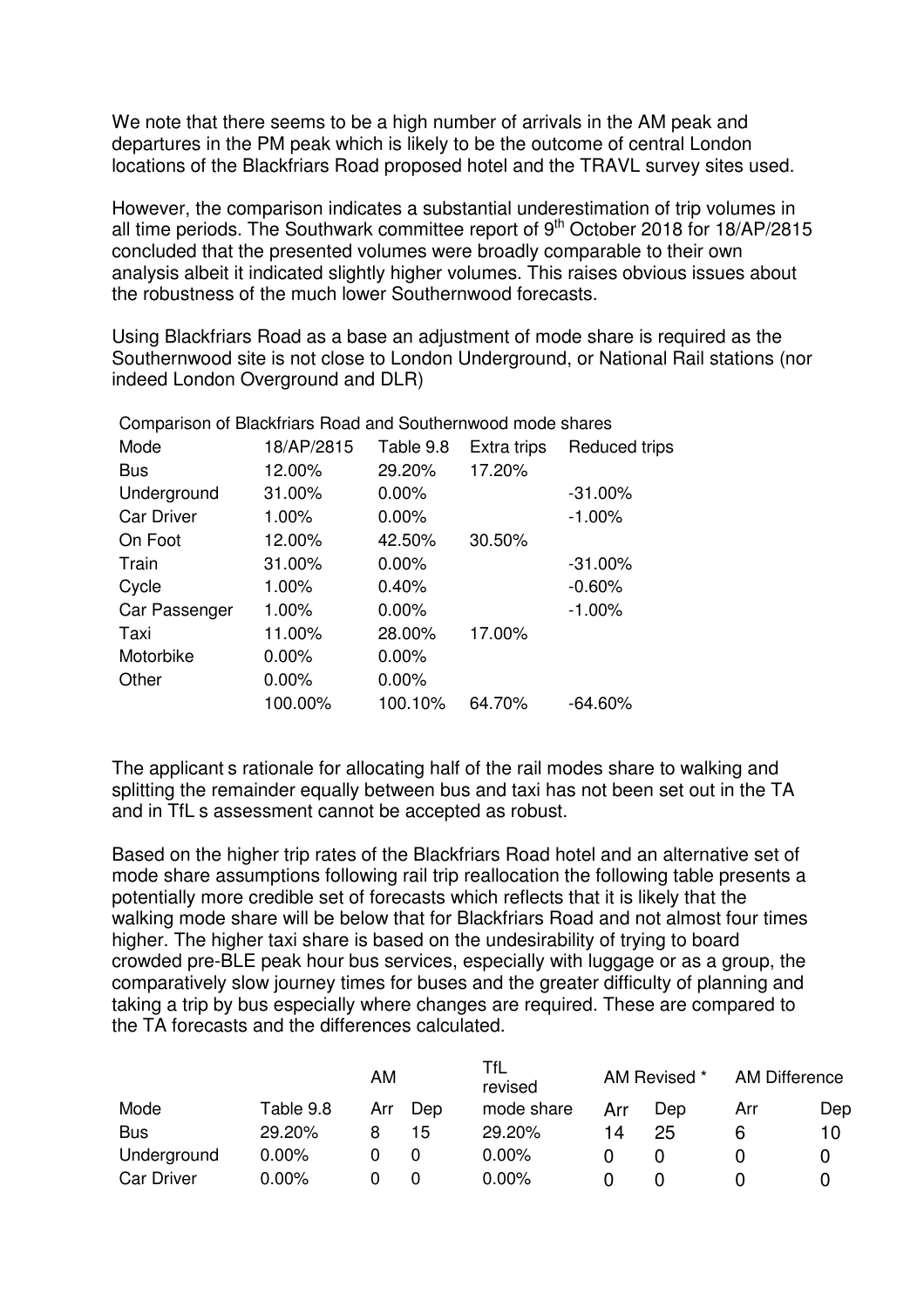| On Foot       | 42.50%   | 11 | 22 | 6.00%   | 3  | 5  | -8 | $-17$ |
|---------------|----------|----|----|---------|----|----|----|-------|
| Train         | $0.00\%$ | 0  | 0  | 0.00%   | 0  | 0  | 0  | 0     |
| Cycle         | 0.40%    | 0  | 0  | 1.00%   | 0  |    | 0  |       |
| Car Passenger | $0.00\%$ | 0  | 0  | 0.00%   | 0  | 0  | 0  | 0     |
| Taxi          | 28.00%   | 8  | 15 | 63.80%  | 31 | 55 | 23 | 40    |
| Motorbike     | $0.00\%$ | 0  | 0  | 0.00%   | 0  | 0  | 0  | 0     |
| Other         | $0.00\%$ | 0  | 0  | 0.00%   | 0  | 0  | 0  | 0     |
|               |          | 27 | 52 | 100.00% | 49 | 86 | 22 | 34    |

\* Revised trip numbers using higher trip rates from Blackfriars road and revised mode share

The above illustrates the potential for significantly underestimating taxi related traffic at the proposed hotel which is a function of its current bus based public transport accessibility. This has obvious implications for the taxi arrangements detailed under Policy T6. A more sustainable mode share would be achieved if it was delivered post BLE in phase 2 as per the original AAP phasing plan.

An alternative scenario is that if a budget hotel is located at the site more people would travel by bus and not taxi. This could produce the following outcome:

|                   |           | AM          |          | <b>TfL</b> |     |              | AM  |            |
|-------------------|-----------|-------------|----------|------------|-----|--------------|-----|------------|
|                   |           |             |          | revised    |     | AM revised * |     | difference |
| Mode              | Table 9.8 | Arr         | Dep      | mode share | Arr | Dep          | Arr | Dep        |
| <b>Bus</b>        | 29.20%    | 8           | 15       | 65.00%     | 32  | 56           | 24  | 41         |
| Underground       | 0.00%     | 0           | 0        | 0.00%      | 0   | 0            | 0   | 0          |
| <b>Car Driver</b> | 0.00%     | 0           | $\Omega$ | 0.00%      | 0   | 0            | 0   | 0          |
| On Foot           | 42.50%    | 11          | 22       | 6.00%      | 3   | 5            | -8  | $-17$      |
| Train             | 0.00%     | 0           | 0        | 0.00%      | 0   | 0            | 0   | 0          |
| Cycle             | 0.40%     | $\mathbf 0$ | $\Omega$ | 1.00%      | 0   |              | 0   |            |
| Car Passenger     | 0.00%     | $\Omega$    | 0        | 0.00%      | 0   | 0            | 0   | 0          |
| Taxi              | 28.00%    | 8           | 15       | 28.00%     | 14  | 24           | 6   | 9          |
| Motorbike         | 0.00%     | 0           | $\Omega$ | 0.00%      | 0   | 0            | 0   | 0          |
| Other             | 0.00%     | $\Omega$    | 0        | 0.00%      | 0   | 0            | 0   | 0          |
|                   |           | 27          | 52       | 100.00%    | 49  | 86           | 22  | 34         |
|                   |           |             |          |            |     |              |     |            |

\* Revised trip numbers using higher trip rates from Blackfriars road and revised mode share

In reality it is likely that mode share between taxis and buses pre BLE would fall somewhere between these two scenarios. However what is demonstrated is the need to plan for both a high taxi share and a high bus share - the former of up to 90 taxi trips in the morning peak and the latter almost a bus load of people departing from the hotel at this time.

# **Summary and remedy**

**Due to the multiple issues with the Transport Assessment it is not currently considered fit for assessment purposes and therefore contrary to Policy T4. As well as the methodological issues there are errors in the text and many**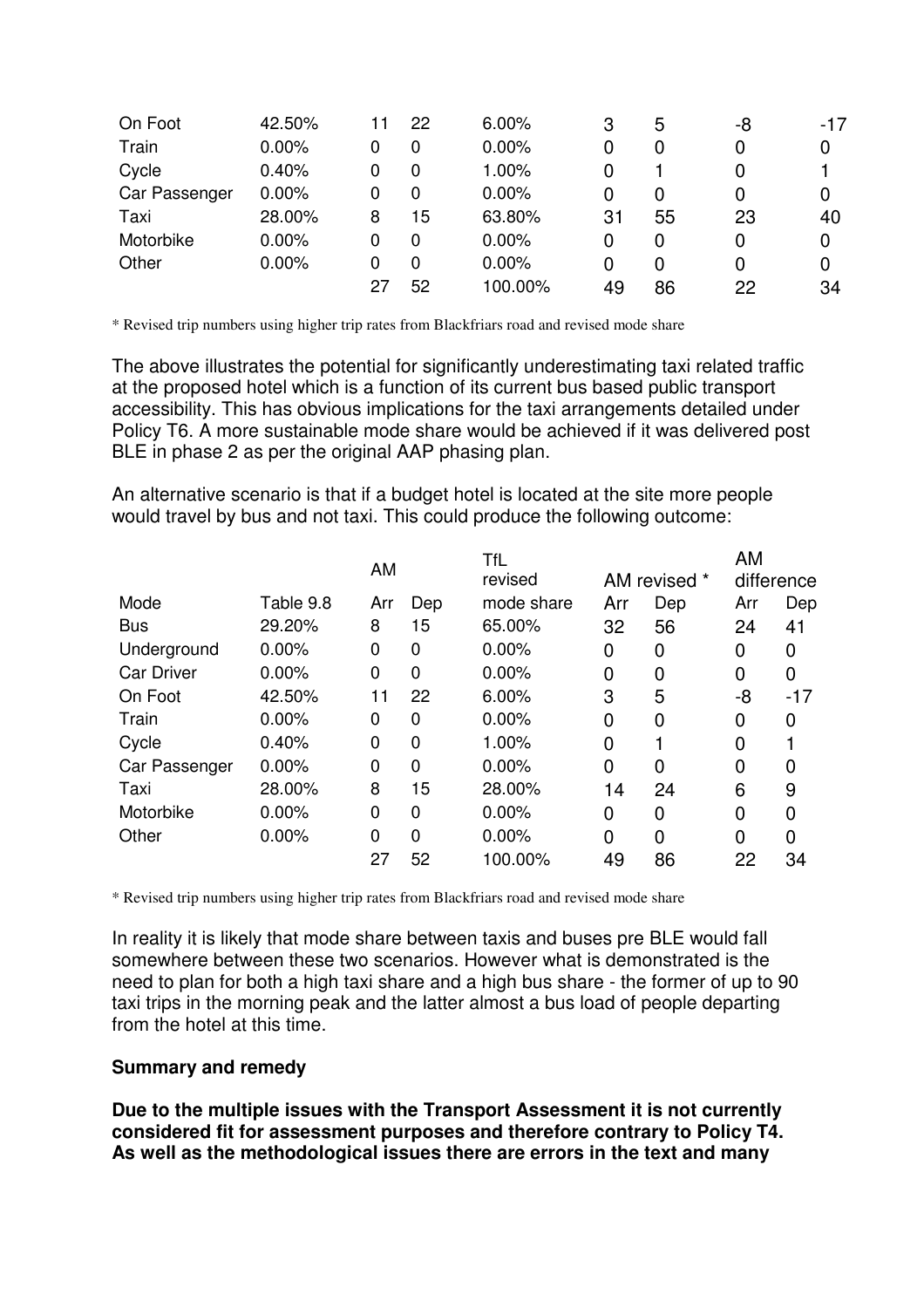**references to documentation or data that is not present or has not been made available.** 

**Further work will therefore be required to demonstrate that all elements of the development trip generation and mode split are robust and that the public transport network, active travel provision and that for taxis will be able to cope with the demands. Work on the hotel is particularly important given its on phase 2 post BLE commitment land and thus where additional high peak time trip generating uses would not be accepted ahead of this.** 

| <b>Cycling (DLP Policy T5)</b> | Non-<br>compliant | Design<br>changes |
|--------------------------------|-------------------|-------------------|
|                                |                   | reguired          |

Cycle parking for the housing is significantly below the minimum standards required by the draft London Plan (38% less) and the adopted London Plan (33% less), despite the area already having a high cycle mode share and London Plan and local policies supporting active travel. The justification given for this low provision is that the arrangements have been agreed with Southwark Council, although no further details have been provided as to why the Council would seek cycle parking levels significantly below its own minimum and London Plan standards. All cycle parking should also be designed to meet London Cycle Design standards and be managed through a suitable plan.

As per our pre-application meeting we indicated that we would be seeking a contribution in the order of £250k for the expansion of the TfL Cycle Hire Network from Bricklayers Arms and which could connect with the planned extension along Jamaica Road to Canada Water. A suitable site within the public realm or on street would also need to be identified. TfLís experience is that cycle hire is particularly attractive for hotel guests who generally donít have their own bike as well as supporting town centre uses and residential development. The site is also on Quietway 1 and thus there would be another option for cyclists to use of the planned improved facilities on OKR and the option to link into other parts of the existing and planned cycle network in the OKR area.

# **Summary and remedy**

**The proposed cycle parking arrangements do not comply at least with the minimum levels required by Policy T5 of the draft London Plan, and changes are also required to ensure London Cycling Design Standards (LCDS) are met, there are also issues with the placement away from the main residential cores.** 

**Remedy: Before determination the design should be amended to reflect policy and guidance, as subsequently it will be too late, clarity should be provided as to where the public realm cycle parking would be located.** 

| Car Parking (DLP Polices T6.1-T6.5) | Mon-'     | Design   |
|-------------------------------------|-----------|----------|
|                                     | compliant | changes  |
|                                     |           | required |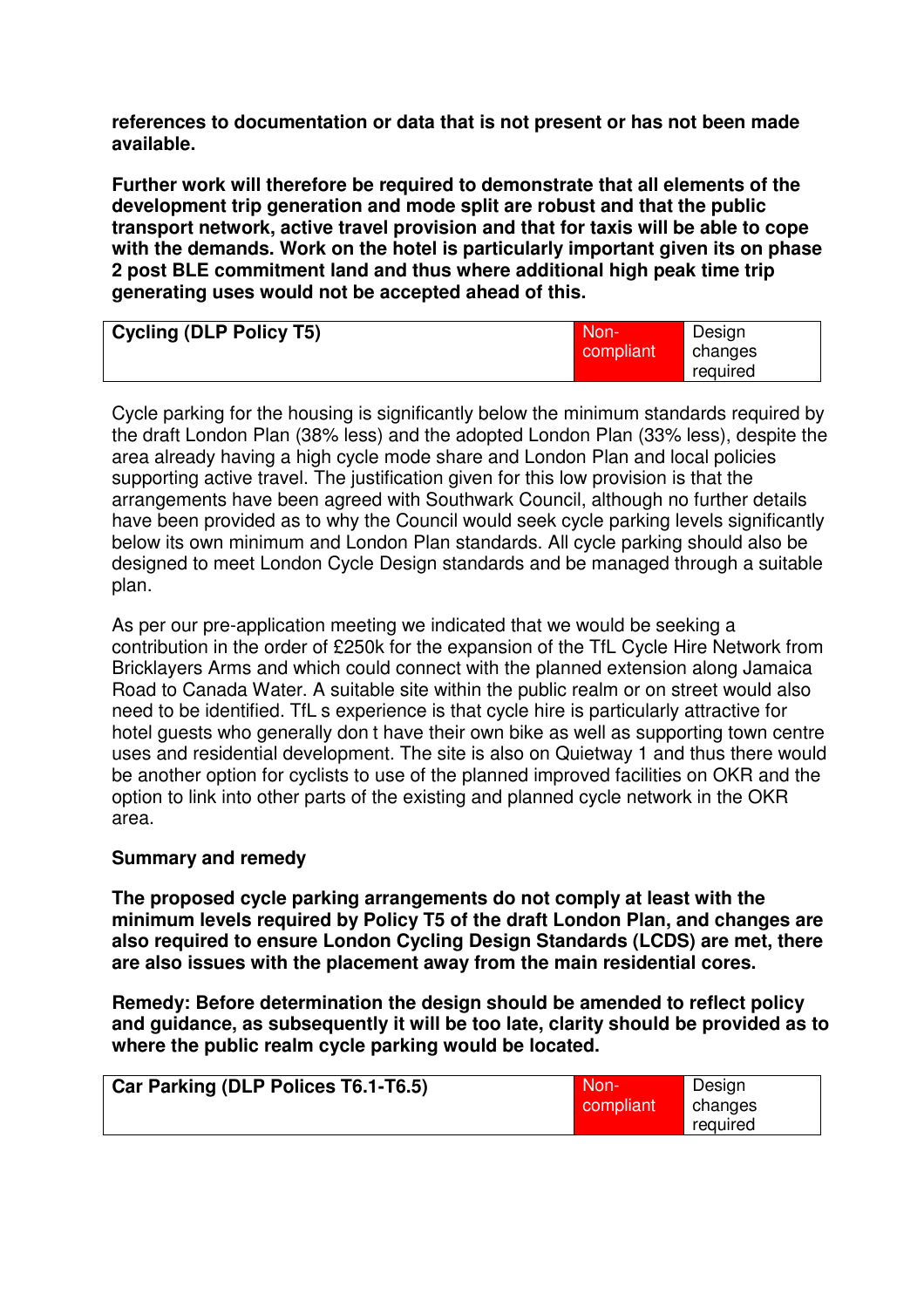The car free scheme is in principle welcomed subject to sufficient mitigation of the demand for travel it will generate on other modes. This should be through improvements to active travel and to bus services on which residents, visitors, and hotel guests and staff will particularly rely on unless or until the BLE opens.

Residents except Blue Badge holders should be exempt from being able to apply for a controlled parking zone (CPZ) permit and this should be secured in the S106 agreement. Consideration should also be given to the hours of operation and extent of the existing CPZ to ensure it would operate effectively in discouraging residentsí car parking and that associated with the retail, cinema and hotel uses and if necessary, a S106 contribution secured for additional controls.

As per our pre-application advice the residential Blue Badge parking should initially be set at 3% of the number of flats with provision made for up to 10% should the need arise. As the proposals are for the full 10% from the outset, consideration could be given to a lower level of provision at the outset especially for phase 2 once BLE has been confirmed and the PTAL would increase from 4 to the maximum 6b) and as the town centre is built out. Experience of the demand from occupiers of phase 1 may also inform provision for the later phase. Thus we would suggest that having shown that the 10% of Blue Badge spaces could physically be provided, phase 2 Blue Badge provision is not confirmed at this stage but instead closer to the time of implementation by which time demand will be clearer and the BLE will have been committed

Despite previous advice, a Car Parking Design and Management Plan has not been provided as part of the application, contrary to draft London Plan Policy T6G. The applicant should therefore indicate how the proposed Blue Badge parking will be allocated, managed and enforced - which should be on the basis of need and not tied to particular flats or sold on.

The proposed Blue Badge space for the hotel at phase 1 is remote from its front entrance and disabled people will have to negotiate servicing activity as well as cars in the existing retail car park and then enter via a back door or use what will be a narrow footway for the activity generated on the OKR. This is not an acceptable inclusive approach. Furthermore, no Blue Badge parking is proposed for disabled hotel guests during phase 2 construction which is expected to take 3 years.

As also previously advised the proposed use of the TLRN for hotel pick-up and set down is not acceptable for highway safety and operational reasons and in any case would be illegal other than if by taxis in some circumstances. There is not currently a problem because there is no demand for such activity at this location, however a car free development without any off street provision for drop offs and pick ups and especially the hotel element will create such demand. No provision is being made in the application proposals to satisfy this demand for drop off and pick up.

Notwithstanding the above, it is unacceptable in principle to create a problem that then needs to be mitigated contrary to Vision Zero of reducing road danger through better (not worse) design. This problem should be designed and/or managed out, especially given the significant underestimation of demand described in T4 above.

The alternative use of Rowcross Street has been mentioned although this is considered unlikely given it is inconvenient to access and distance from the entrance to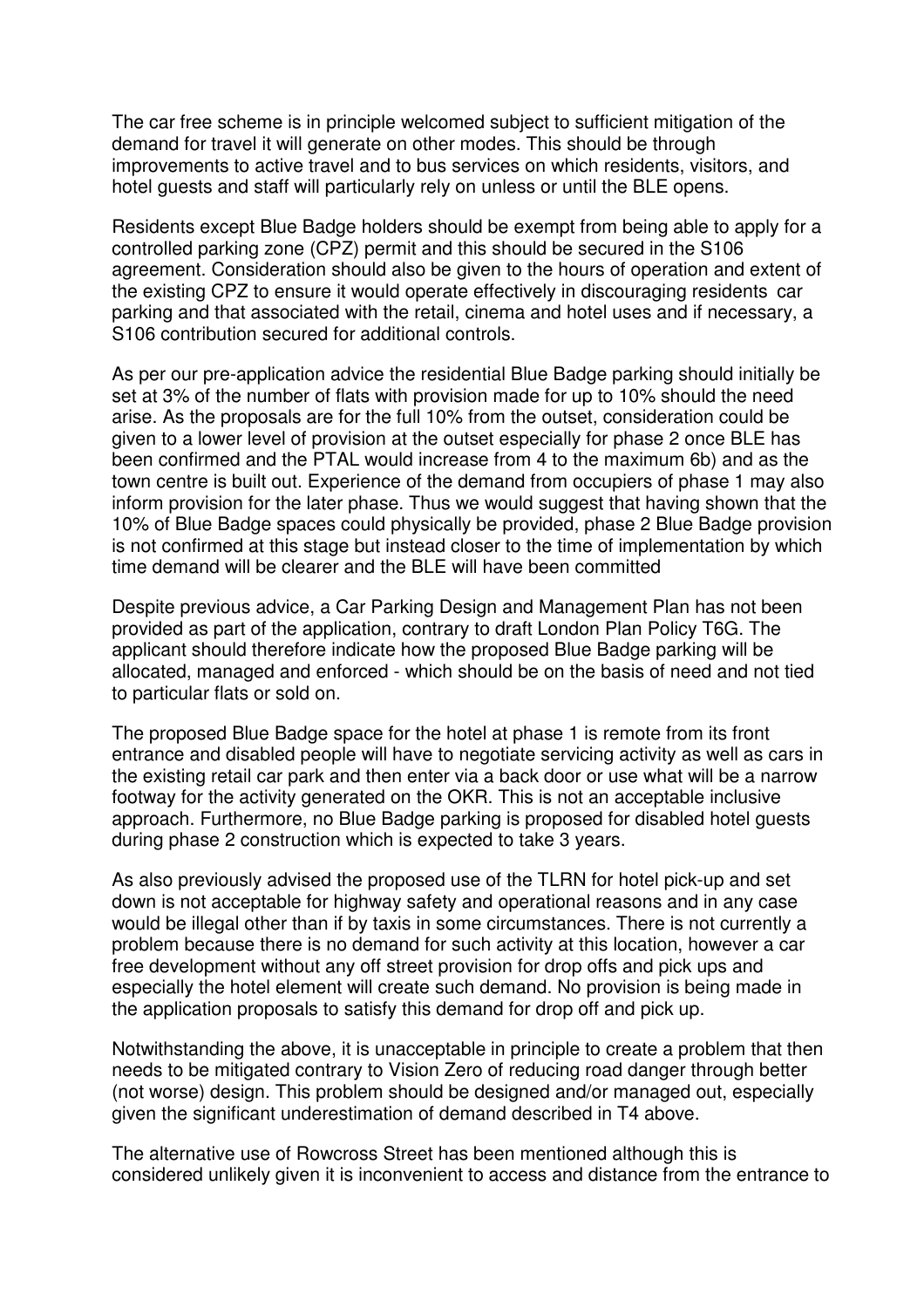the hotel. In any event the application proposals call for the use of Rowcross Street for servicing of the hotel during construction of phase 2 as well as construction and servicing traffic from the phase 1.This road itself is not suitable for use by coaches and other large vehicles.

The electric vehicle charging points are proposed to comply with the draft London Plan and should be secured by condition along with the disabled parking and car club spaces and the Car Parking Design and Management Plan.

## **Summary and remedy**

**The proposals for the hotel present a number of issues that make them noncompliant with Policies T6.1-T6.5 and no Car Parking Management Plan has been provided.** 

**Design changes are required to the Hotels access arrangements to** 

- **Enable the safe and efficient operation of pick up and set down by taxis and other vehicles.**
- **Enable continuous provision of Blue Badge parking for the Hotel**
- **Accommodate or manage the needs of coaches given the lack of facilities in the surrounding area and on site.**

**To accommodate the above it is recommended that the hotel is provided on another part of the site where its access requirements can be fully included from the outset. We consider unlikely that the significant design changes and stringent management measures necessary to make the existing proposals workable can be made to address the issues set out above and those elsewhere in these comments.** 

**When considering future access arrangements for the Old Kent Road and Humphrey frontages the Vision Zero and Healthy Streets approaches should form part of the design process at an early stage, with no use for vehicular access activities other than to continue to serve the existing retail warehousing.** 

**A Car Parking Design and Management Plan should be provided and agreed.** 

| Deliveries, servicing and construction | Mon-       | Design   |
|----------------------------------------|------------|----------|
| (DLP Policy T7)                        | compliant' | changes  |
|                                        |            | reguired |

### Servicing Trip Generation

A robust assessment of the nature and extent of all service trips is required to establish the requirements of the development in order to enable the design of servicing facilities and subsequent demonstration of their adequacy.

The source of the information presented in the Appendix of the revised Delivery Service Plan (DSP) is not clear as there are references elsewhere in the text to other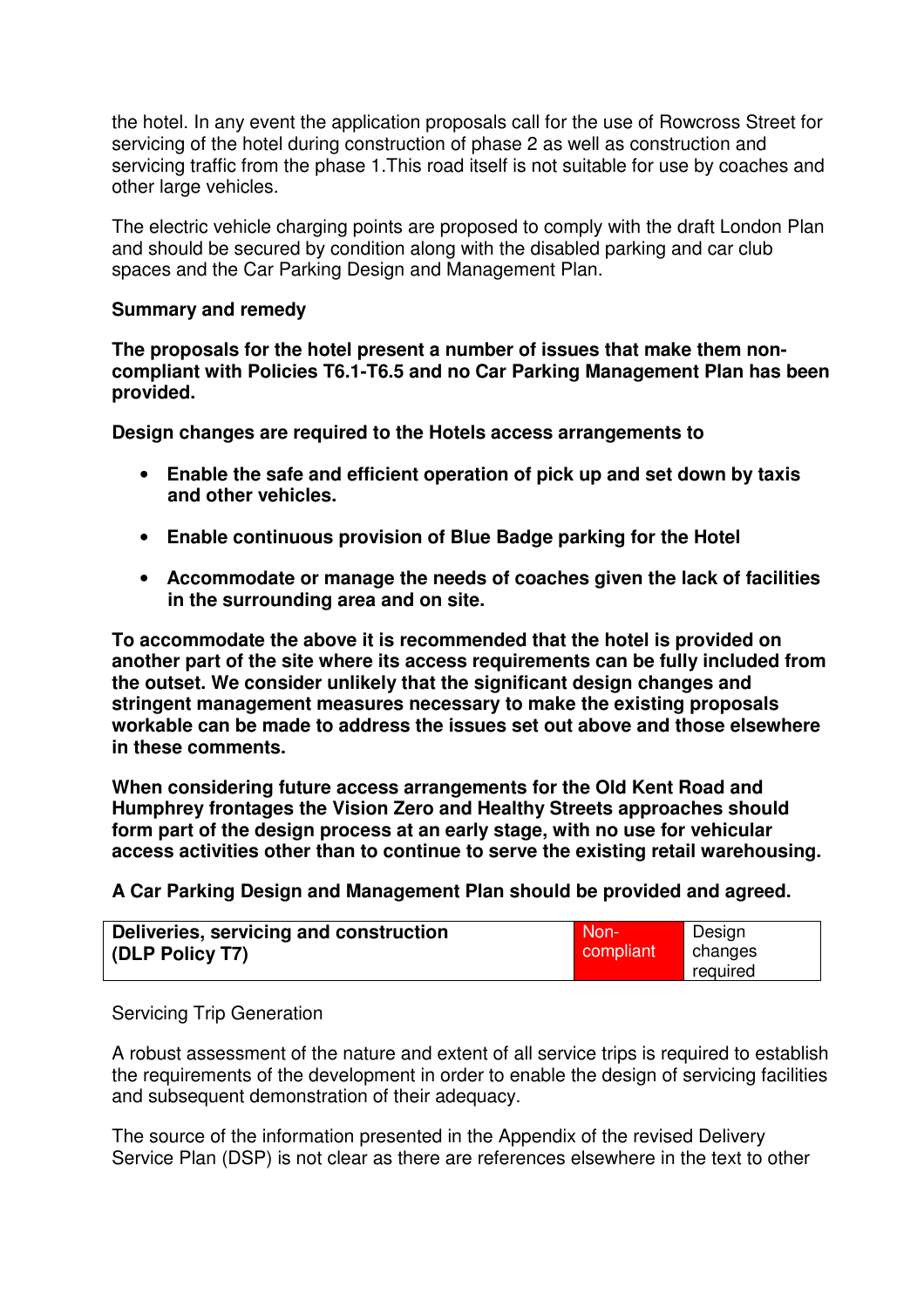developments approved by Southwark as well as the references at the bottom of each table.

Nor is it clear why there is a column for service vehicle arrivals at a station as none is proposed, or why the Service % Vehicles arrivals are not consistent with the actual numbers in the adjacent volume part of the table.

It is noted that a range of values is presented for the hotel, if and when using a range of values, the most onerous or worst case should be assumed, not the best case with the fewest vehicles as has been applied in the TA.

As with the main trip generation, information should be specific to a comparable development, references to studies and other pieces of work dating back to 1989 are not understood, credible or acceptable.

There is inadequate information about the type of hotel and its offerings (e.g. rooftop bar / events etc.) to know whether the lowest end of the quoted range is more appropriate than the upper end of the quoted range.

To support the application for the Blackfriars Road Hotel (18/AP/2815) their consultants undertook a survey of an adjacent hotel, a similar exercise should be undertaken here to include dwell time and vehicle type. The long distances between the delivery vehicle and goods in will extend the dwell times here, this should be incorporated into the Delivery Servicing Plan to demonstrate adequacy and operability.

### Hotel servicing access

Upon completion of the hotel it is proposed to utilise part of the retained retail car park for its servicing (and Blue Badge parking) on a temporary basis, this is not considered a particularly ideal or efficient solution and one that will persist for many years before phase 2 commences - the application material suggests 8.

During the 3 years of phase 2 construction it is proposed to displace service vehicle loading and unloading to Rowcross Street and walk deliveries/waste along the OKR frontage and the previously mentioned pedestrian pinch point on the corner of Humphrey Street and Old Kent Road which has a width of 2.8m at this point. This is in addition to navigating the pedestrian flows, table and chairs outside the hotel frontage and proposed taxi pick up and set down on the TLRN (which in itself is not acceptable as indicated elsewhere)

TfL questioned the phase 2 arrangements in February 2019 and requested a revised Delivery Servicing Plan detailing the proposed phase 2 arrangements. We note that in spite of repeated requests to Southwark we have only been provided with a copy of this document (dated Feb. 2019 and containing only minor changes) on 23rd April 2019. We also note a similar delay in putting these proposals on your website for viewing by nearby residents and stakeholders.

The operability and success of the servicing strategy in phase 1 depends on accuracy of trip generation (which is questionable), retail car park forecasts and the implementation of an as yet unseen Car Parking Management Plan.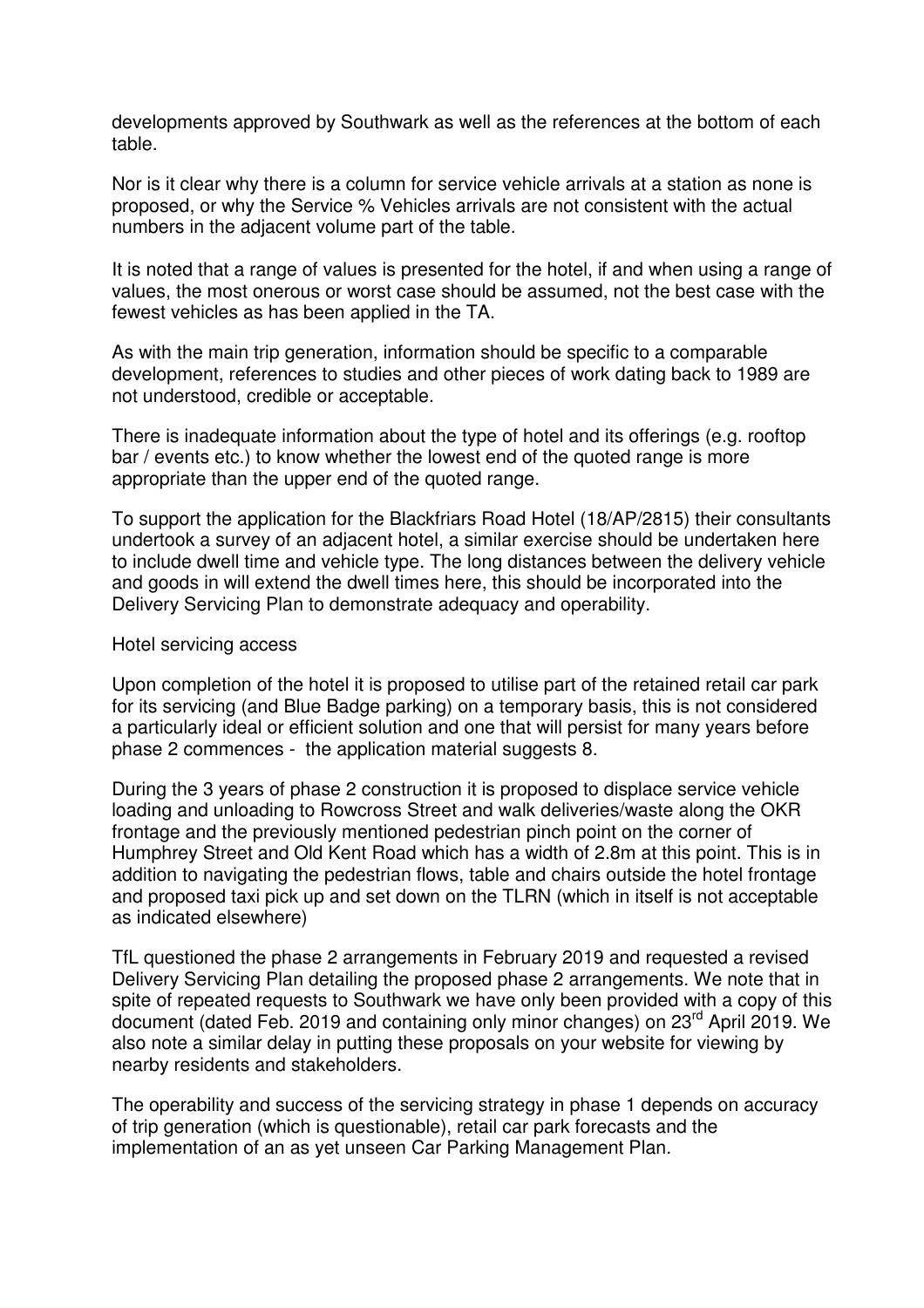# **Summary and remedy**

**TfL considers these proposals to be poorly designed and supported with insufficient information to demonstrate their workability. As such we consider the proposals and their supporting Delivery and Servicing Plan unacceptable and contrary to draft London Plan Policy T7.** 

**The basic problems stem from the sub-division of the phase 2 plot which creates a small and constrained plot and the access needs of the hotel development proposed to occupy it.** 

**Whenever it (or anything else) is delivered in its proposed location there will be issues of vehicular activity conflicting with increased pedestrian flows and the emerging Healthy Streets scheme which is necessary to deliver pre-BLE transport improvements.** 

**Accordingly we would suggest reconfiguring the Masterplan and placing the hotel in a different part of the site where adequate access for taxi and coach traffic and continuous on-site servicing could be designed in. This would remove many of the above problems and allow the Hotel to function properly making it a more attractive offering.** 

**We would reiterate our pre-application advice and policy requirements that a robust and evidenced DSP should support the application.** 

### Construction Logistics Plan

Our pre-application advice stated that a draft Construction / Logistics Management Plan should be provided to support the planning application, to be developed in line with TfLIs guidance. This has not been actioned and only a few technical diagrams with no explanation or commentary have been supplied.

A basic summary of construction traffic volumes and their routing should be provided to give an understanding of what needs to be managed during the 10 years of construction. The proposed vehicle routing should also be revisited since Rowcross Street is signed as unsuitable for HGV traffic, and a left turn in from the Old Kent Road is not possible without blocking the TLRN in the process.

# **CLP Summary and remedy**

**We would reiterate our previous advice that to comply with draft London Plan Policy T7 an outline CLP should be prepared, which should cover how Rowcross Street in-particular will be affected during the 10 years of construction.** 

# Agent of change

Noise mitigation and associated mechanical ventilation will be required to protect residents and guests occupying flats/rooms frontages on or close to the TLRN, bus operations and passengers and residents from noise, vibration and other adverse impacts, including from 24/7 bus operations. In addition, noise and vibration impacts from BLE operations and during construction of the station in particular must also be addressed.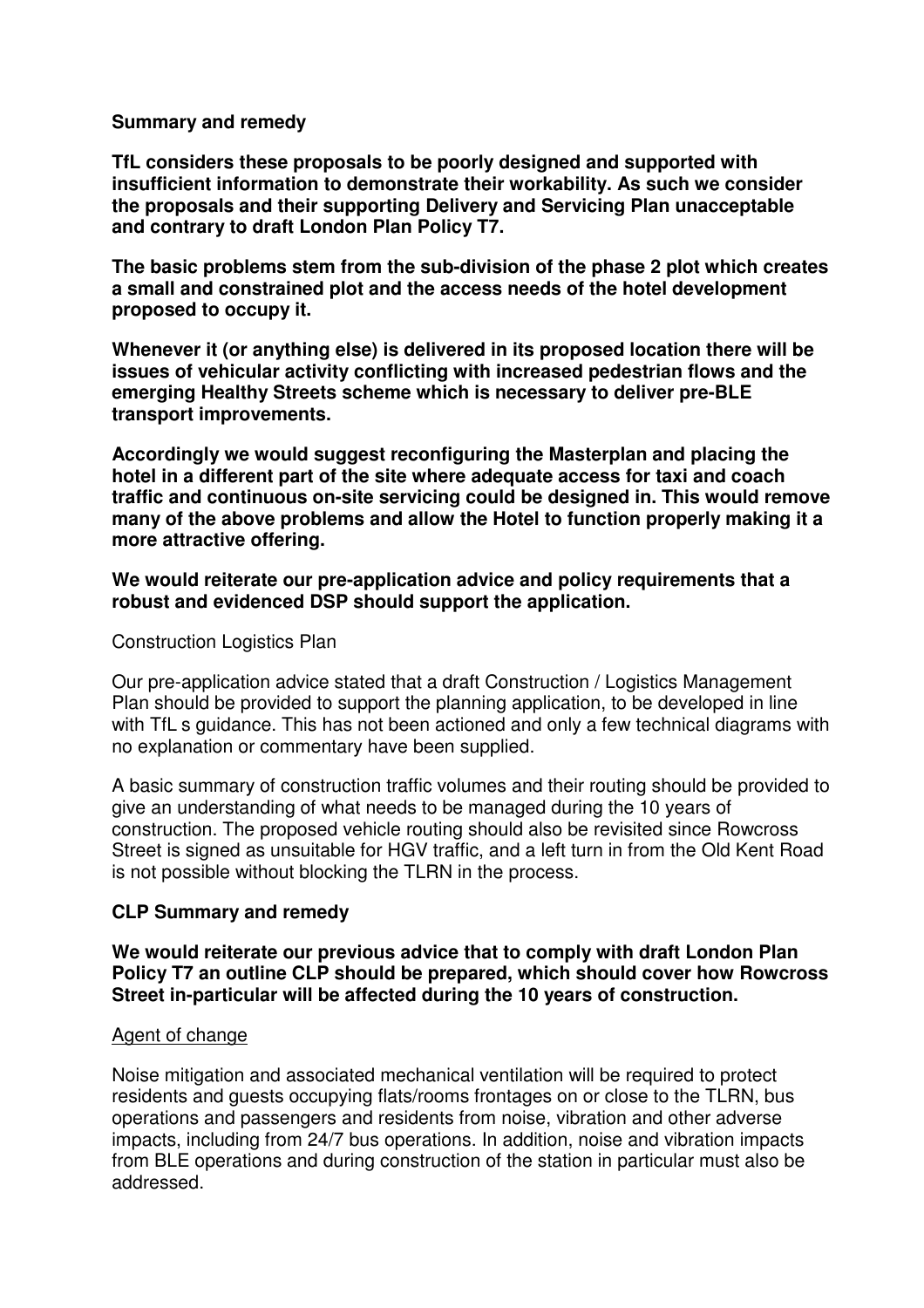| Funding transport infrastructure through planning | $\vert$ s106, s278 tbc |
|---------------------------------------------------|------------------------|
| (DLP Policy T9)                                   |                        |

In line with draft London Plan Policy T9 to mitigate the transport impacts of the development, necessary and proportionate obligations are required towards sustainable travel including:

- Delivery of the Healthy Streets scheme which TfL is developing for the TLRN which will improve bus priority and promote walking and cycling. This will be expected to be secured in the s106; for delivery through a s278 agreement with TfL.
- Improvements may also be required to borough highway including cycle routes linking across the Old Kent Road and walking connections to local facilities and services. We assume that LBS officers will assess these requirements and negotiate appropriate mitigation in the context of draft London Plan and Southwark policy including mode shift targets, Healthy Streets and Vision Zero.;
- Bus service enhancements as buses are already overcrowded, particularly at peak times. Based upon assessment work undertaken by TfL and what has been secured for other developments in the area, a litariffl of £2700 per residential and hotel unit is expected and justified, to be included in the s106. A further s106 contribution may potentially be justified for the other non-residential uses to be confirmed once the applicant has undertaken further work on trip generation and assessment;
- Cycle networks, infrastructure and incentives;
- Free car club membership and appropriate management of the spaces; and
- Mayoral CIL payable at a rate of £60 per sqm.

Furthermore, given the nature and extent of the strategic transport obligations TfL should be a signatory to any S106 in order to be able to directly enforce these obligations and those relating to BLE safeguarding.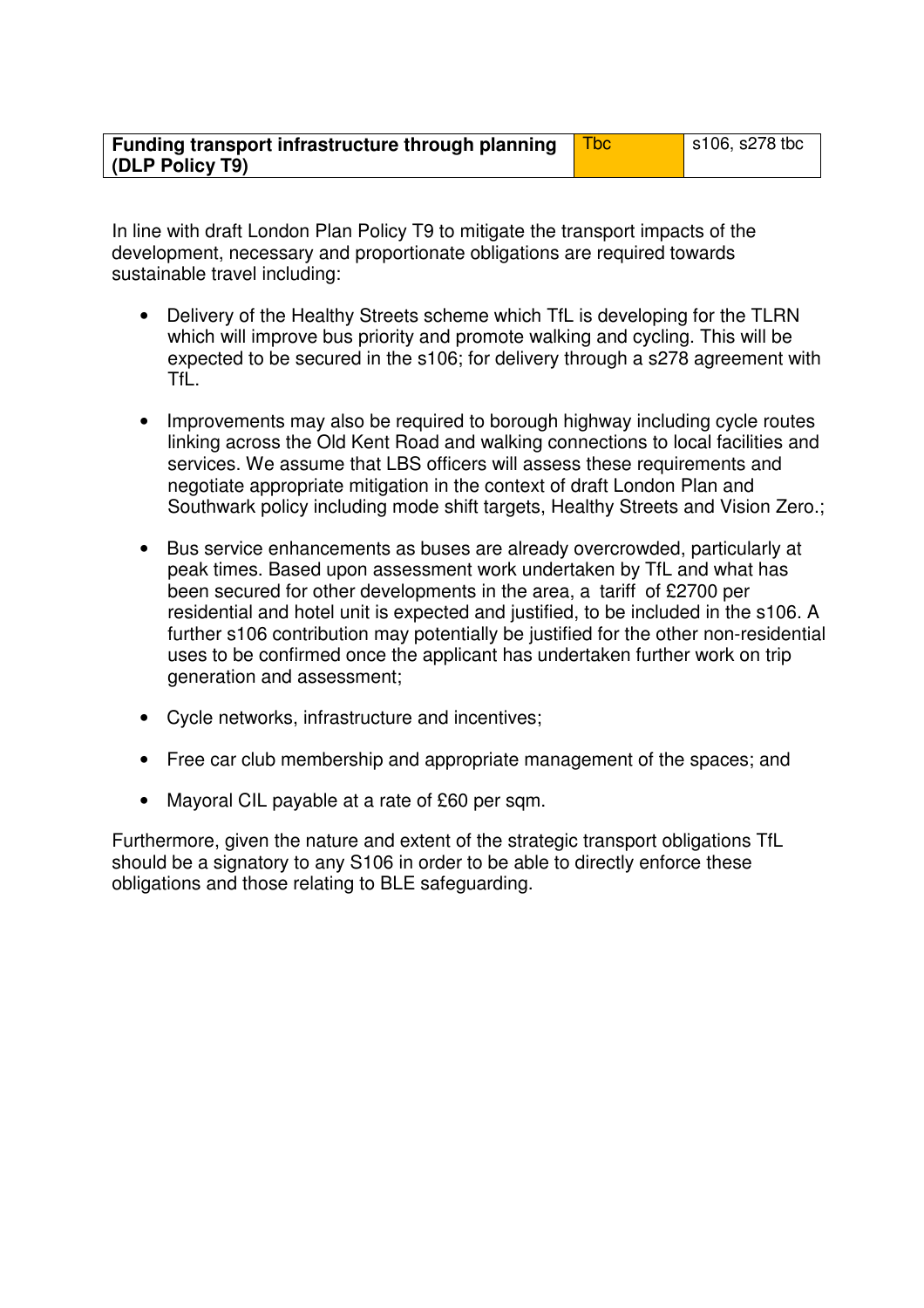A copy of our full BLE response is provided below

```
Crane Anne 
Mon 29/04/2019 09:18 
To:
Buttrick, Tom <Tom.Buttrick@southwark.gov.uk>; 
Cc:
Colin Wilson <Colin.Wilson@southwark.gov.uk>; 
Howson, Pip <pip.howson@southwark.gov.uk>;
Havelock Beth; 
Welch Mark; 
Welch Michael;
```
Dear Tom,

As you know there have been discussions with the Southernwood regarding the relationship between the application proposals, your case reference 18/AP/3551, and the BLE and also this matter was raised in the stage 1 consideration by the Mayor. I set out below in more detail our current concerns and comments, which should be seen as part of TfLís formal response to the application along with our forthcoming detailed comments on surface matters and what has already been stated, including in the stage 1 report.

# *Bakerloo Line Extension Running Tunnel Safeguarding*

To date discussions with the applicant in respect of BLE interfaces have been in regards to the hotel which is part of phase 1 of the Southernwood planning application. However, the application also includes a second phase of the development comprising residential, retail and a cinema in the middle part of the site between the proposed hotel on Old Kent Road and phase 1 residential and retail on the northern land adjacent to Rolls Road. Whilst outline permission only is sought for this phase 2 development, only internal layouts and external appearance have been reserved for subsequent approval.

The phase 2 development would include a basement for a cinema and for car parking and servicing. Therefore, the running tunnels exclusion zone cross-section provided by TfL to the applicant applies to this phase as well as to the hotel. Given this, to satisfy TfL that adequate and appropriate safeguarding would be made as part of the phase 2 development for the running tunnels, it is necessary for the applicant to demonstrate that all subterranean structures will comply with the limits established in the exclusion zone cross section already provided to the applicant. From the information available on the second phase, the proposals do not achieve this safeguarding and indeed there is an explicit intention stated in section 8 of Version 2 of the Walsh Structural Report (dated 27.03.19) as follows:

*ìIf the exclusion zone is also imposed on phase 2 it will affect the proposed cinema. As our design intent is to span our foundations across the exclusion zone, the building would impose minimal load on to the top of the tunnels. We believe that it would be possible to demonstrate that tunnelling below Phase 1 could be*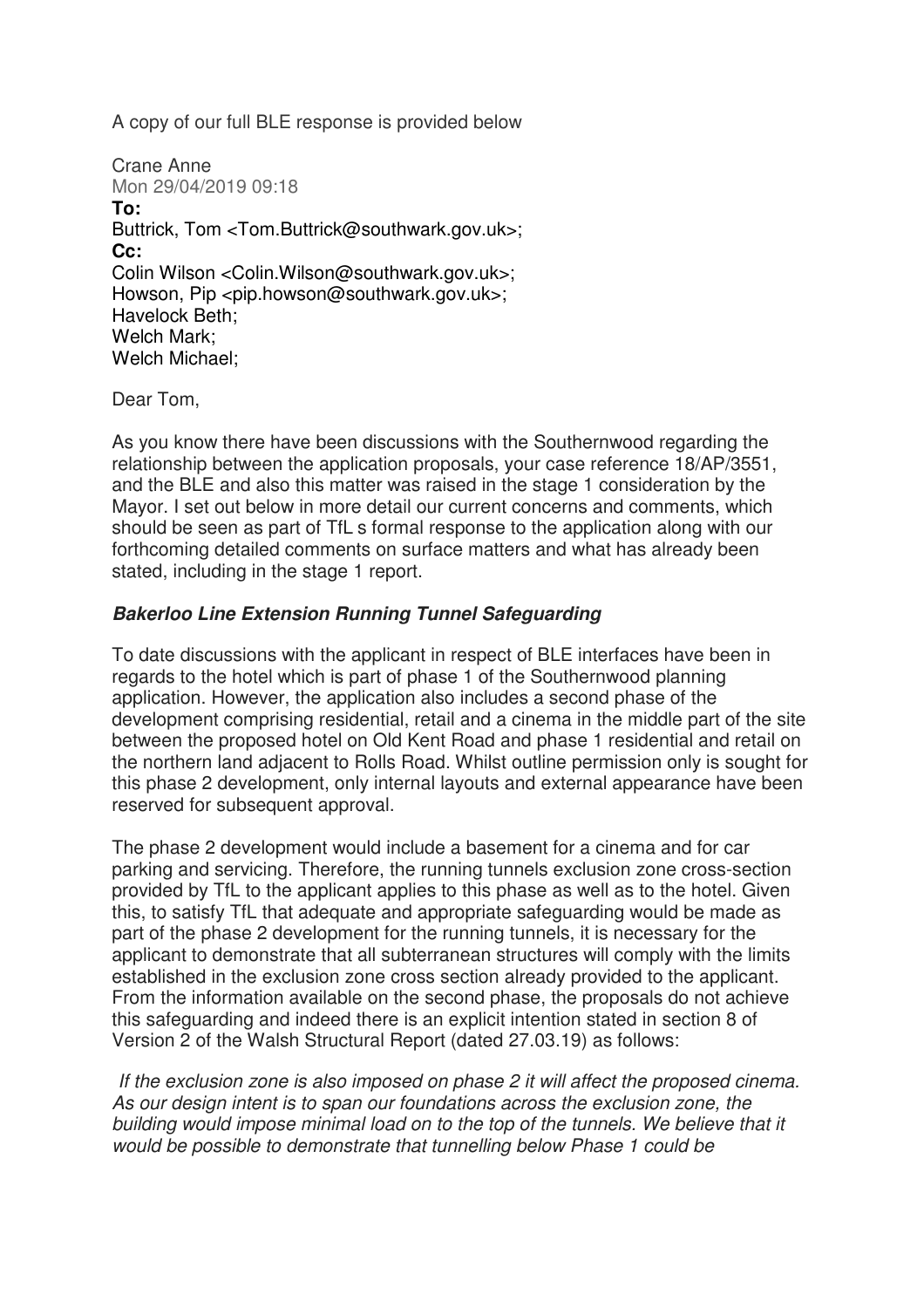*accommodated by the structure and that construction of Phase 2 will have an acceptable impact on the BLE tunnels.*

*We would therefore during detailed design look to justify and agree a smaller vertical exclusion zone. If such an approach is not acceptable to TFL we will amend the ground floor level over part of the basement to accommodate the cinema below. This would not affect publicly available space as access to the area could be accommodated with ramping of the public area and the public realm itself.î*

The cinema is part of the hybrid application and it will as currently proposed entail encroachment into the tunnel exclusion zone. TfL cannot accept these proposals as they stand as they provide inadequate safeguarding to the BLE. Furthermore the alternative arrangement put forward in the Walsh report to increase the distance between the development and the running tunnels would raise the ground level of the development. It would be for others to judge the acceptability of the impact of the consequently required ramping on the use and enjoyment of the public space and of the change in levels in the buildings themselves. However, approval is not being sought for this alternative proposal and thus the application must be determined as submitted including the proposed levels and encroachment into the tunnel exclusion zone.

Were a permission to be granted for the outline element of the development to safeguard the delivery of BLE conditions are required to ensure that the applicant is obliged to ensure designs enable the phase 2 structure to avoid the exclusion zone, notwithstanding the details for which permission has actually been sought This would require further design work to ensure that basement spans over the tunnels and to demonstrate that the tunnels are not excessively loaded / unloaded given the life of the development will be shorter than the tunnels built for the BLE. Given this is of fundamental importance to the acceptability of the phase 2 development our view is that this work must be carried out prior to determination of the permission lest a condition is imposed with which compliance is impossible or very costly and complex or requires other changes to the approved design e.g. levels.

The design of both the phase 1 and 2 parts of the development will also need to ensure that the proposed buildings and structures will not be impacted by any settlement / heave caused by TBM or SCL tunnelling. Furthermore the entire development but especially the cinema as it will be in such close proximity to the tunnels and is a sensitive use will require adequate noise and vibration mitigation against the forecast effects from operations of the BLE.

So far as we can tell, the current proposals would appear to place no permanent structures in the exclusion zone, but there is an indication in section 10 of the aforementioned Walsh report suggesting sheet piles will be placed in this zone temporarily with the intention of removing them subsequently. The report does not describe how deep these piles would be. Sheet piles can be difficult to extract after concreting, if they not removed then it will be very difficult to tunnel through them. Sheet piling will disturb the ground before the TBM passes through which could create an escape route for pressurised slurry if used. Further work is required to guarantee there will be no obstructions or ground disturbance that could jeopardise the tunnelling before TfL can accept such an approach.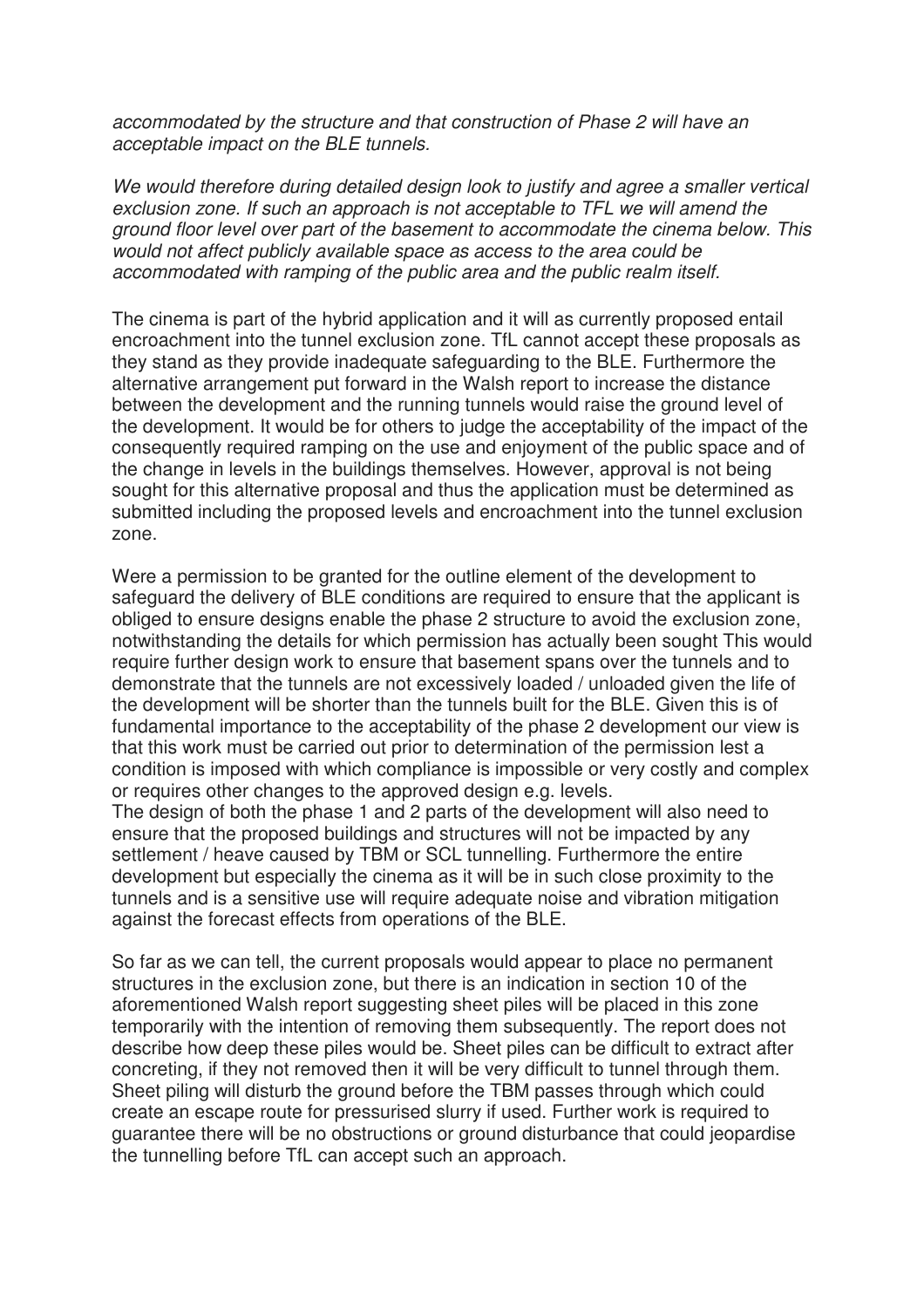The possibility of raising the BLE alignment was previously discussed with the applicant. Following design development TfL are proposing to raise the alignment by 2m in this location ( see attached mark up). This is likely to have an impact on the proposed basement due to its close proximity to the exclusion zone. Further work is required to understand how the development, and in particular the hotel and the basement cinema and parking and servicing area, will accommodate a revised vertical alignment.

In addition, the Southernwood drawings appear to show no lift pits currently. These are usually required and thus it should be noted we would object if they were to be proposed in the future and encroach into the exclusion zone. We would strongly suggest the applicant reviews their drawings in respect of lift requirements and other details before a decision on the current application to confirm that the development once designed up to full detail can be implemented as currently proposed without encroachment into the exclusion zone and is also capable of addressing the other issues raised above.

However, we recognise that the applicant cannot complete a full design prior to determination of the application. Therefore to ensure that there are no temporary or permanent structures in the exclusion zone be it in the phase 1 or 2 development and to address the other concerns set out above, we consider that in this case there should be a s106 obligation placing a legal requirement on the applicant for appropriate safeguarding to be agreed with TfL. We consider a s106 obligation is justified in this location because due to the proximity of the site to the proposed station the horizontal alignment is more or less fixed. Furthermore we request that TfL are a party to the agreement to enable it to be fully involved in the consideration of the technical details and can enforce if necessary itself. The obligation provisions could be based upon the wording of the condition agreed with the applicant for the Cantium development and on which Walsh are also advising. We would be pleased to propose precise wording as part of the s106 discussions. However, in this case given the proximity of the development both horizontally and vertically to the BLE early works which could take place prior to fulfilment of the obligation should be defined as demolition and site clearance only in respect of the phase 2 site and that part of the Phase 1 on which the hotel would be developed. TfL would have no concerns if the early works for the rest of phase 1 included additional elements such as the laying and / or diversion of infrastructure and services; access works on or adjacent to the public highway (subject to any necessary agreements pursuant to s184 or s278 or equivalent).

Lastly, we cannot find the Walsh Structural Report (dated 27.03.19) on the Councilís website of documents to be considered as part of decision making on this application. Thus we have no confirmation that the proposals put forward in this report will be required to be followed through to implementation and thus we cannot even be assured that if permission is granted that the hotel foundations will be built outside the exclusion zone. In this circumstance a suitable s106 obligation to TfL is in our view even more essential.

# **Bakerloo Line Extension Station ñ Old Kent Road 1**